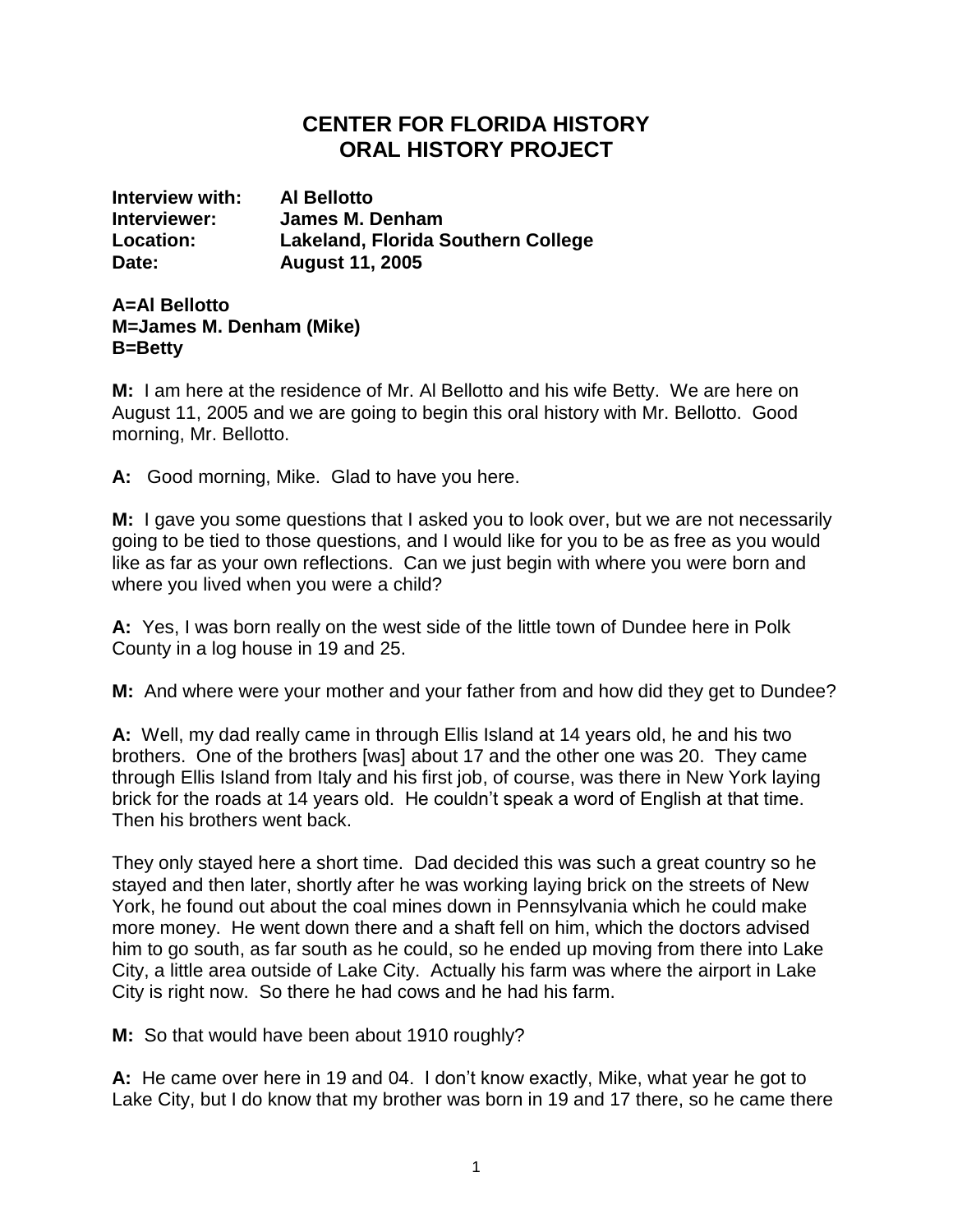sometime, you know, 1910, 1912. The way he met my mother was I thought an interesting story that he loved to tell.

He was farming and he was plowing corn and of course, I don't know whether you know a whole lot about Indians, but when they go from one area to another, they never go in a group as we do. We go and talk and have fun. They go single file and they'll be one come by and maybe it'll be five or six minutes before another one will come by. But anyway, as they were going to town, they had to come right by his farm. So he said the sun hit this young girl's black hair and it shined real good and it got his attention. He was plowing so he stopped to watch her go by. So a Saturday or two later he was over there working and he noticed her again. He got to where every Saturday he made a reason to be over there on that side of the farm. So after about the fourth or fifth time, he decided to follow them to town and that's how he met my mother, who was a fullblooded Indian and of course they got married and then my brother was born there, as I said in 1917.

Then from there [Dad] heard about the citrus industry, the fact that they just started planting groves here in Florida, and you probably know the largest packing house we had back in 1892 when you had the freeze was in the Gainesville area. So all that citrus was moving south and Dad came to Haines City and what he did to get there [was] put his cattle and his horses in one boxcar and put all of his furniture and his family in another boxcar, and they came to Haines City, and that's where he unloaded. He bought this property to start with, 80 acres, on the south end of Lake Crystal, which is west of Dundee and between there and Lake Hamilton.

Of course, there is where he built a log house and started farming there and then had his cattle right there. Of course his cattle operation grew as he made money planting trees and then he got in the grove business, and that's where I was born, in that house, in 1925. While he had that location, he also started building a house up, then downtown Dundee, and he ended up building a lot of houses and owning a lot of houses in Dundee and Haines City, rental houses.

**M:** Did you know very much about your mother's family? Did you ever have any interaction with them? And how did they come to be up in the Lake City area? That's an interesting story.

**A:** Well, that was a tribe that was there and of course the Indians came [and] continued to move south as they were pushed further south. How they got there, I don't know. Now I do know –

**M:** But by that time, it would have been fairly unusual that late in the story though for a lot of Indians to be up in that, they would have been most likely by that time down even below us.

**A:** Yep. But what I was going to tell you was interesting was, my granddad, who was one of the people I admired, was out of the Creek, the ones out of Alabama, and he was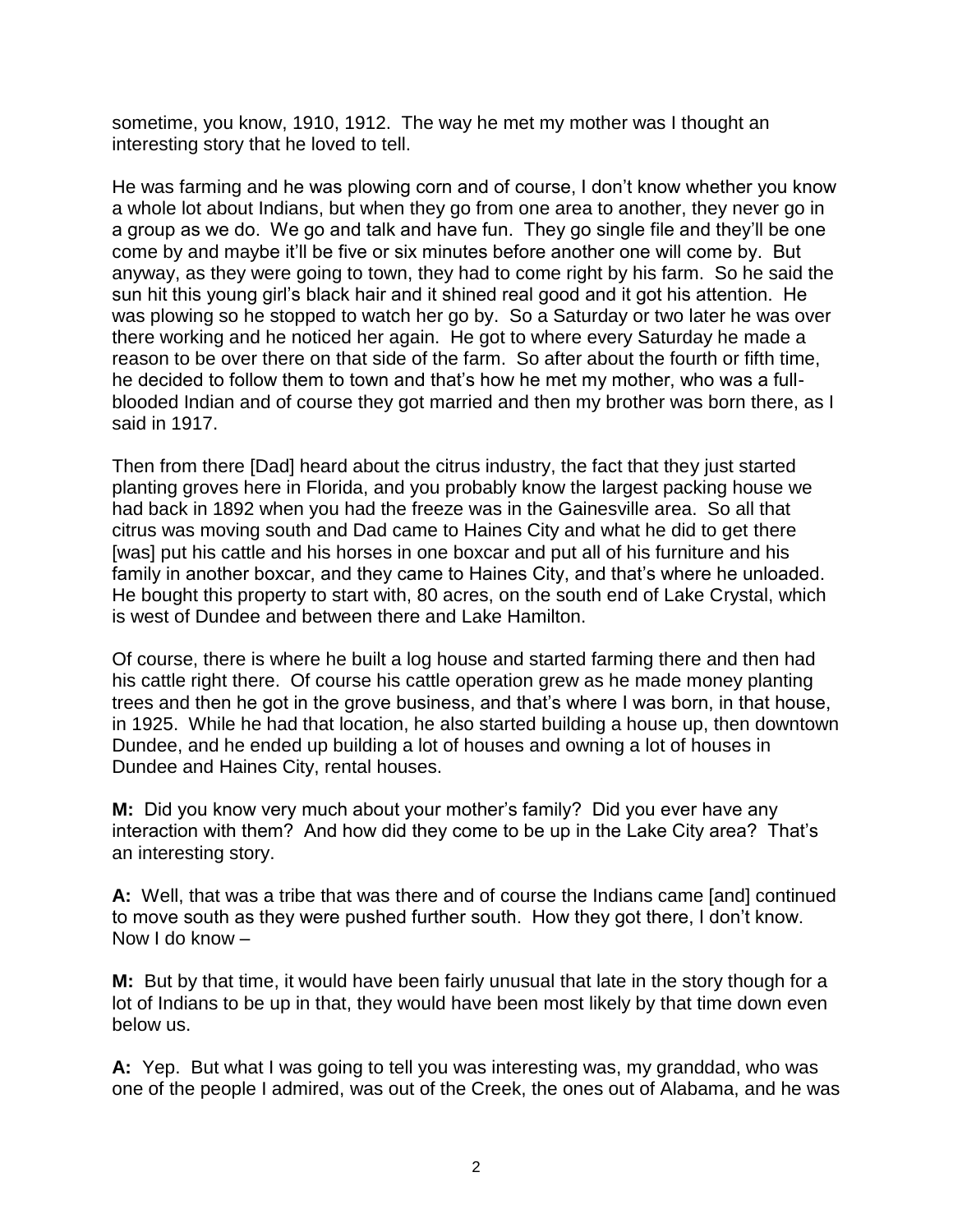tall. He was about 6'3", 6'4", straight as a board, even back, Betty remembers him after we got married.

**M:** Talk some about that, your memories of him if you don't mind. That would be very interesting. How you got to know him, and where he lived, and everything.

**A:** I guess probably the two reasons that I just loved my granddad was, one, he was a great fisherman. He used to say, "If Uncle William goes and doesn't catch 'em, there's no use for the rest of us to go". That was the big thing around the community. He could actually, when he'd take me fishing, and I've seen him do this many times, we'd go speckled perch fishing and it would be so cold, what he'd do is take a big bucket or a big drum and put it in the boat and put wood in it for me to stay warm as a kid, and he'd be up in the front of the boat and of course, you know, I remember –

**M:** You mean have a fire in the boat?

**A:** He would actually build a fire in that bucket for me and he'd be up in the front of the boat, and of course, the Indian way, he never raised that paddle out of the water. He'd reach down and taste the water and when he got to an area where the fish were bedding, evidently he'd taste it. He'd say, "Well they're right here".

**M:** Well I know you can smell them. But he would taste it?

**A:** Yeah, he would actually taste the water. That's the way he would do it.

**M:** Would you go fishing with him here in Polk County or would it be up in Columbia County?

**A:** Oh yeah, this was in Polk County.

**M:** Did he move in with you all or did he come to live –

**A:** He came down after Daddy moved. He came down. But that was one of the reasons [I loved him]. He was such a great hunter, fisherman. Of course that inspired me you know. But I can remember he had big hands. He'd hold three speck poles in one hand and paddle with the other one, you know. Those were big things.

But then the other love was animals. He was, back in those days there wasn't many vets and he really worked for the Glen St. Mary's Nursery, which was one of the biggest citrus nurseries in the state, and they had about 40 to 50 mules, and he was like the caretaker of those animals healthwise. Granddaddy had a great knack for animals and their health. I can give you two cases really that I can well remember.

One was, I had a horse that one time got leeches. We had three different vets come and try to treat this horse over about six or seven weeks and wasn't getting anything done. I happened to mention it to Granddad one day and he said, "Well son take me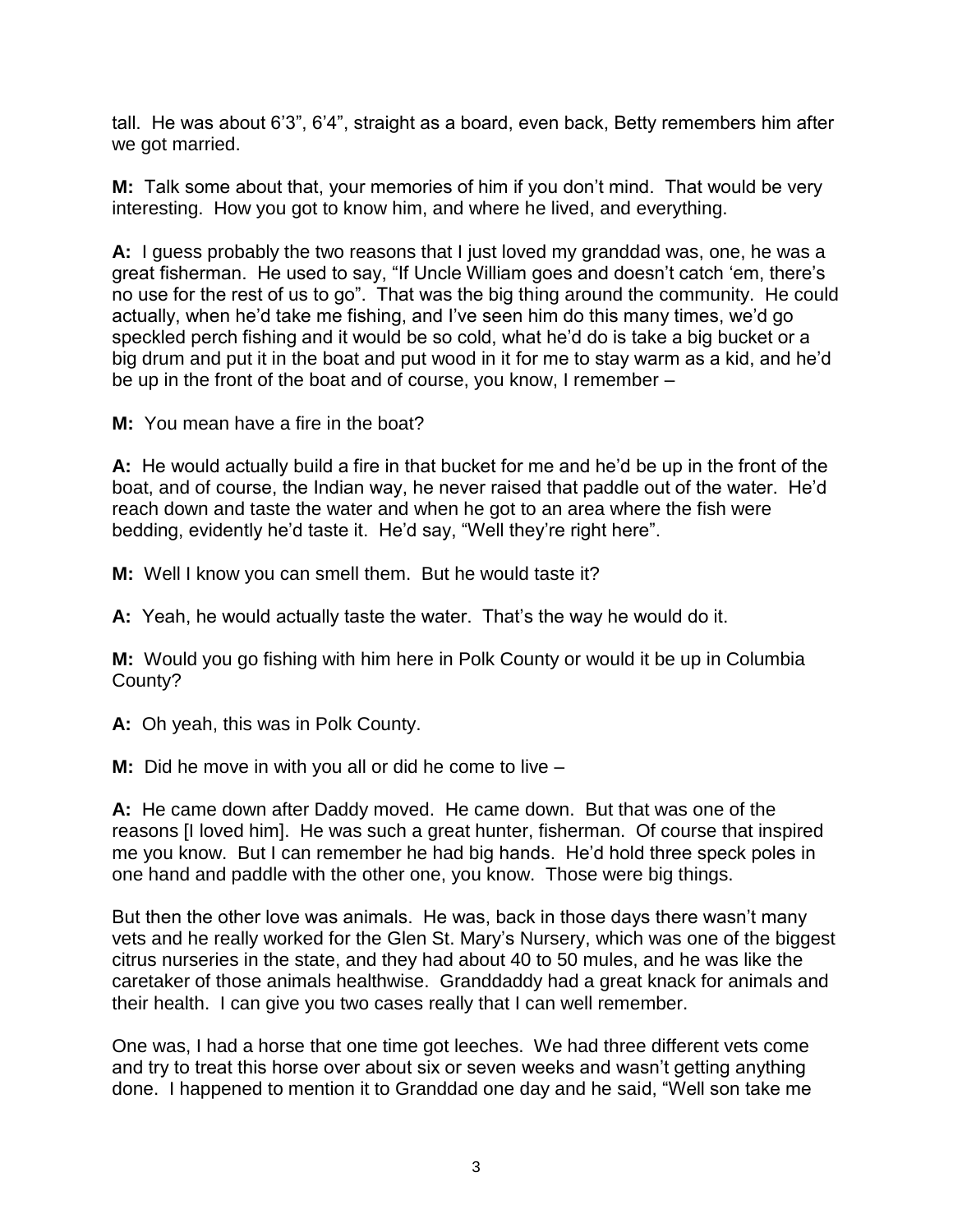over there". He just had this knack. He said, "Take me over there and let me see the horse". And he took the wraps off. Anyway he said, "Well take me to the drugstore" and he made up some stuff and put [it] on the horse and cured the horse. Another time, my brother's horse came down with sand colic and she was laying flat there in the little lot that we had by the barn, really groaning and taking on, and we had the vet with her and didn't get anything done. So I went over and got Grandpa and he came over and he ran a hose down her nose into her stomach and he made up a concoction of linseed oil and I don't know what else.

In about 1-1/2 to two hours, she was up and running around the lot, so that's the kind of thing that really, as a kid, enticed me. I learned so much from him. Even in hunting, and turkey hunting, and different things I learned from him. But he was a great person.

**M:** Did you ever have any contact or knowledge of his other family? Where they lived, anything like that?

**A:** No, I did not.

**M:** Did he live in the Lake City area?

**A:** Well he was there just evidently a short time because what I remember about him was down here.

**M:** Did he live perhaps in Alabama? Did he have background in Alabama?

**A:** I don't know that background. I really don't. I just knew he was out of the Creek. I do know this one thing, that his daddy, I do remember him telling this story, his daddy was a scout for the South in the Civil War and got killed, somewhere up in Tennessee.

**M:** Your grandmother?

**A:** She was a Seminole Cherokee. My memories of her were that she went blind at an early age, but she was a typical Indian. I just remember seeing her sitting in a chair and he tended to her. He took care of her like, [it was] unreal the way he would [take care of her].

And something else I remember about him was that you'd go to visit him and if we talked as long as we had this morning, he wouldn't be in that chair. He'd be laying on the floor, propped up. That was just the way he always did, you know, in front of the fireplace. That's just the way he was. But Grandmother always sat in a little chair, you know, a rocker.

**M:** If you think back to those days when you were a little boy, you probably wouldn't have thought about it then, but did people recognize him as an Indian? Would they say, "Well he's an Indian"? For example, in Dundee when you were growing up, did people know that he was Indian?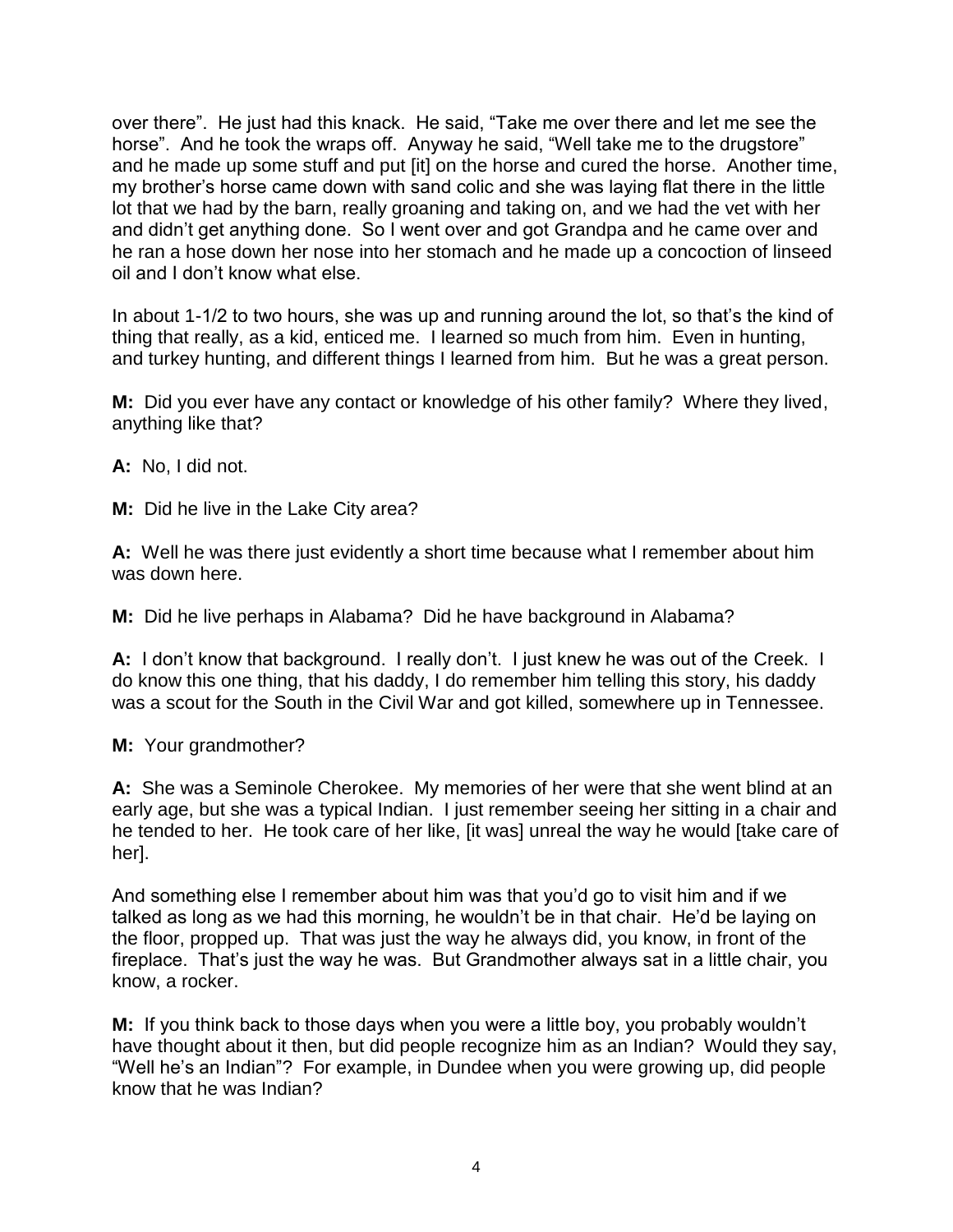**A:** Well if you were around him, you would know from his way of doing things, but no, they did not say that.

**M:** Physically did he look like an Indian?

**A:** Oh yeah. Now he didn't dress like an Indian, you know what I mean? He didn't do any of that. But if you were around him, his actions –

**M:** His actions would have said, "Well this is a different kind of fellow".

**A:** Yeah. Very quiet. He'd never say a whole lot. [He'd] kind of stay off by himself. But more a Mother Nature thing. You could just see it in action.

**M:** Right. He never really talked about his family background?

**A:** No.

**M:** So your father was in the citrus business but he also did cattle as well?

**A:** Well, cattle was a bigger thing for him. He actually owned some groves with Snively, Tom Snively. He planted a lot of groves for other people. That was his deal. He'd taken his horses and cleared land back in those days.

**M:** I would imagine your grandfather and your father were people that you really looked up to. Were there any other people that you really admired growing up as a kid in your community that you remember?

**A:** No. Those really were the people that I spent most of my time with. So much of our free time was spent in the woods with cattle and around animals, and of course those were the two people that were there.

I had two uncles on my mother's side that I did work a little bit with. My mother had three brothers and two sisters but two of those uncles I did spend a little bit of time with. One of them was from Nehigh, back in those days he was the salesman from Nehigh, and I would go and help him load the trucks in early high school. The other one had the contract with Dundee Citrus Packing Company and he did all the loading in the boxcars, the nailing back when we had actual boxes that you put fruit in. He nailed the lids on and then his contract was to take them in and then, at night after I cleaned the packing house, I would then help him load out the cars.

**M:** I want to try to stay in the chronological period that we're in, kind of break it down into various periods, childhood, early adulthood, that kind of thing. So, I want to keep on the childhood now. When you were growing up, do you remember any political things, like presidential elections or governors or state elections as a kid, say before you got out of high school.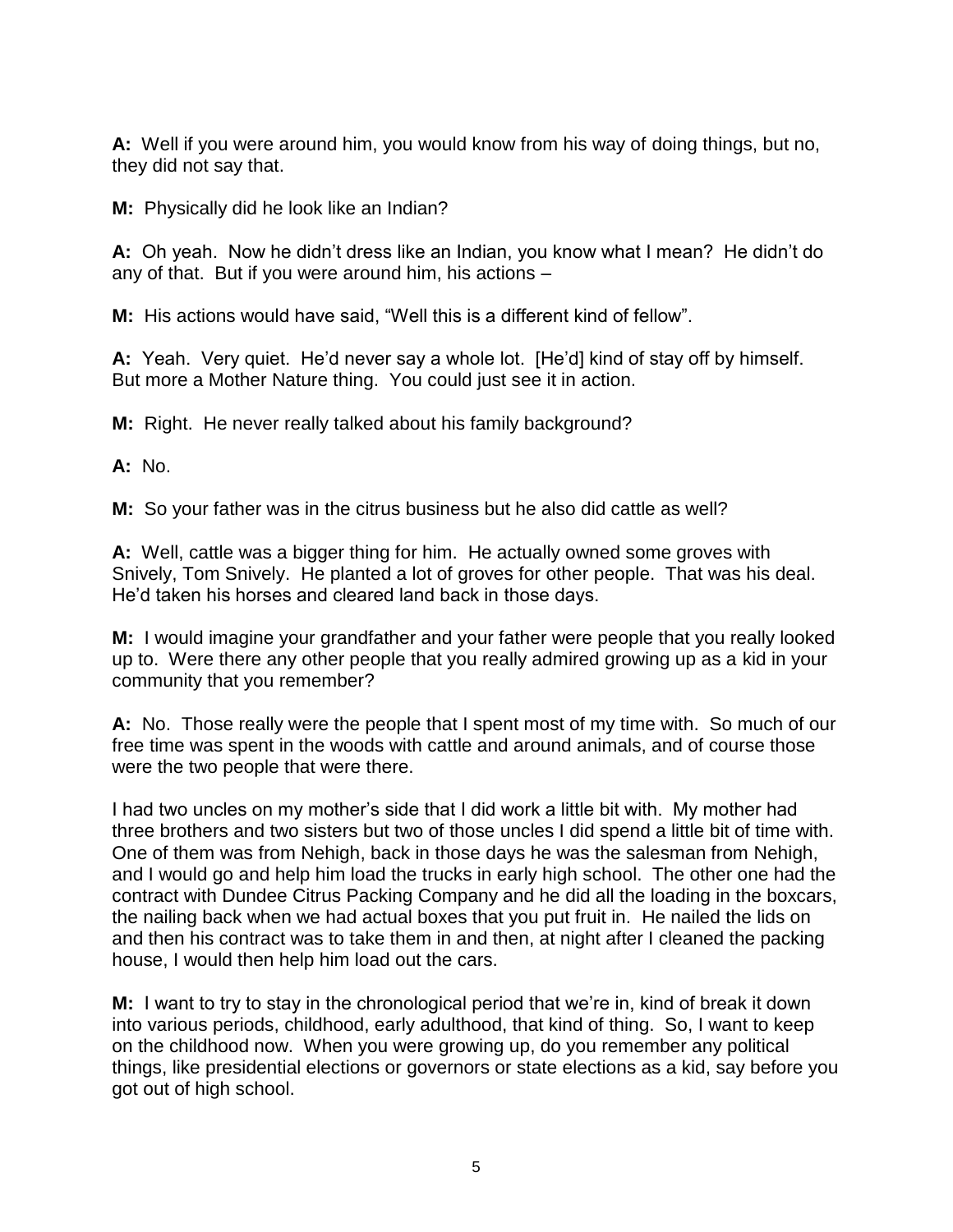**A:** Mike, I would honestly tell you, I remember names, but I didn't get as interested in politics really. I guess a statement that I've made many times, I had to really learn that you can be a cowboy but you've got to come to town.

**M:** You've got to come to town.

**A:** Yeah, and the reason for that is, I learned after I got probably in the late '50's early '60's, I began to realize who was making the regulations, who was making the rules that we had to go by. We had to put our part in this.

**M:** Otherwise you're going to get eclipsed.

**A:** That's right, exactly. And that's when I started getting more involved.

**M:** Well that makes perfect sense.

**A:** Up until then, I remember a lot of the people. I remember their names and all that, but was not really interested in –

**M:** Your family was not either really?

**A:** No. No. In fact, Dad was not involved in politics at all. It was me that had to start seeing that we've got to go to town to be able to [have] them hear our side and be able to be involved in the things that we've got to do to get along, to operate.

**M:** Well, that's one of the things I want to pick up on a little bit later, okay? Where did you go to high school?

**A:** Haines City High School.

**M:** As you went through your time about to graduate, what were the things going through your mind as far as what you would do for your profession, or did you think about college? What were some of the things you were thinking about as far as your future?

**A:** Yeah. If I could tell you this before we get there. You know, some schools you went through the eighth grade and then into high school. Our school, Dundee, went through the eighth [grade] and then you went to Haines City High School in the ninth grade as a freshman. We went through the ninth grade in Davenport and then went on to three years in Haines City High School.

I also want to tell you, we had the option in Dundee that we could go to either Winter Haven or Haines City. I was a fairly strong big kid after I started growing; of course I'm ahead of my story. One of the memories, you asked a question about the things, I've forgotten [how] you worded it, that I didn't like?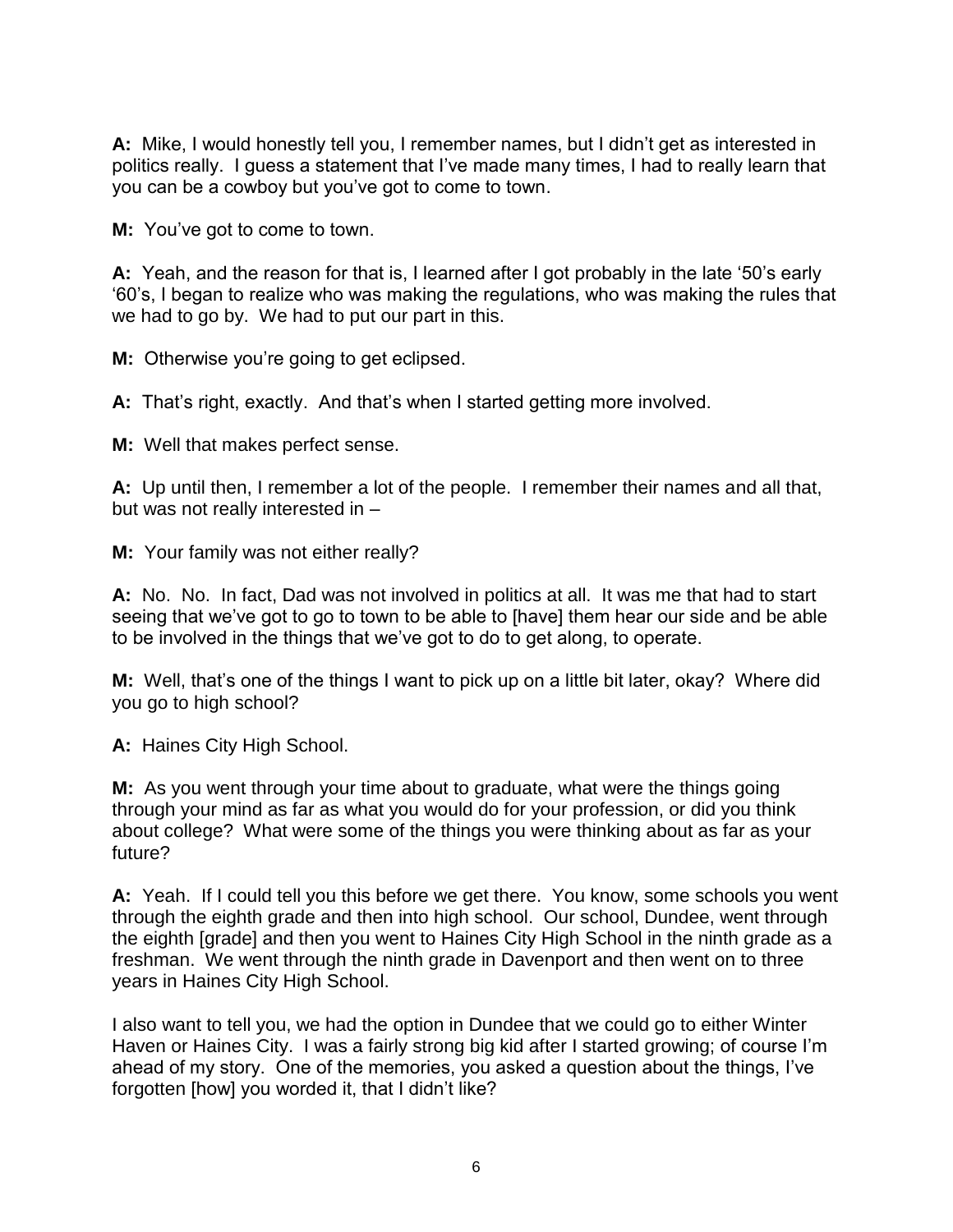**M:** Oh, what were some of your worst memories, some of your best memories and your worst memories? I forgot to ask you that. Go ahead and tell us.

**A:** Yeah, that I thought was something that probably most people didn't have to get through and that was because my dad was an immigrant. Immigrants were not really accepted in those days. So back in the Depression days, my mother made all my clothes, sewed the little buttonholes and all.

But what I'm trying to tell you is, nearly every day I got into a fight at school. I'd come home. My mother'd see I'd been in a fight 'cause a lot of times the buttonholes were torn out and she'd say, "Yeah you've been fighting today", and I'd say, "Yes ma'am". Dad was somebody who never believed in flowers. If you plant anything and fertilized it, it ought to give you a return, so he planted peach trees, pear trees, fig trees, those kinds of things, grapes, all in the yard. So there were plenty of peach switches in the house.

So I'd get a whippin' with a peach switch and then she'd say, "When your daddy comes in, he's goin' to give you another one". So sure enough, the time he hit the floor, she'd tell him, "Well he's been fightin' again today". "Okay come on in the back room". So he'd take me back in the back bedroom and he'd close the door. Well the minute he'd close the door, he'd say, "Did you win?" And I'd say, "No Daddy there was two of 'em". He'd say, "Well until you learn to win, you're goin' to have to get a whippin'". So he'd whip me again.

That's how that story went, so when you talk about bad days, that was a bad situation. But when I got to be [in] about the seventh grade, I took a spurt of growing in that summer and of course being real active and working with cows and different things, I was pretty strong, so I whipped up on some heads after [that].

**M:** You touch on something that's important and that is, how did people look at you, or address you, or whatever in Polk County, Florida, in the 1920's and '30's? It must not have been very easy.

**A:** It wasn't easy. The thing that really turned the tide, I thought, was when we had Joe DiMaggio [and] Rocky Marciano. When they got to be heroes, that all went away. It really did.

And then I played football, that's what I was going to tell you. I went to the eighth grade and the coach, Crockett Farnell, out at Haines City High School; he came down to the house to be sure to try to talk me into coming to Haines City to play football instead of going to Winter Haven. And we just had a reunion Saturday for the first time since 1943. And she'll tell you, the quarterback, which was David Wright walks up and he said, "Al, what I remember about you, you played in the first ballgame you ever saw", and that's the truth.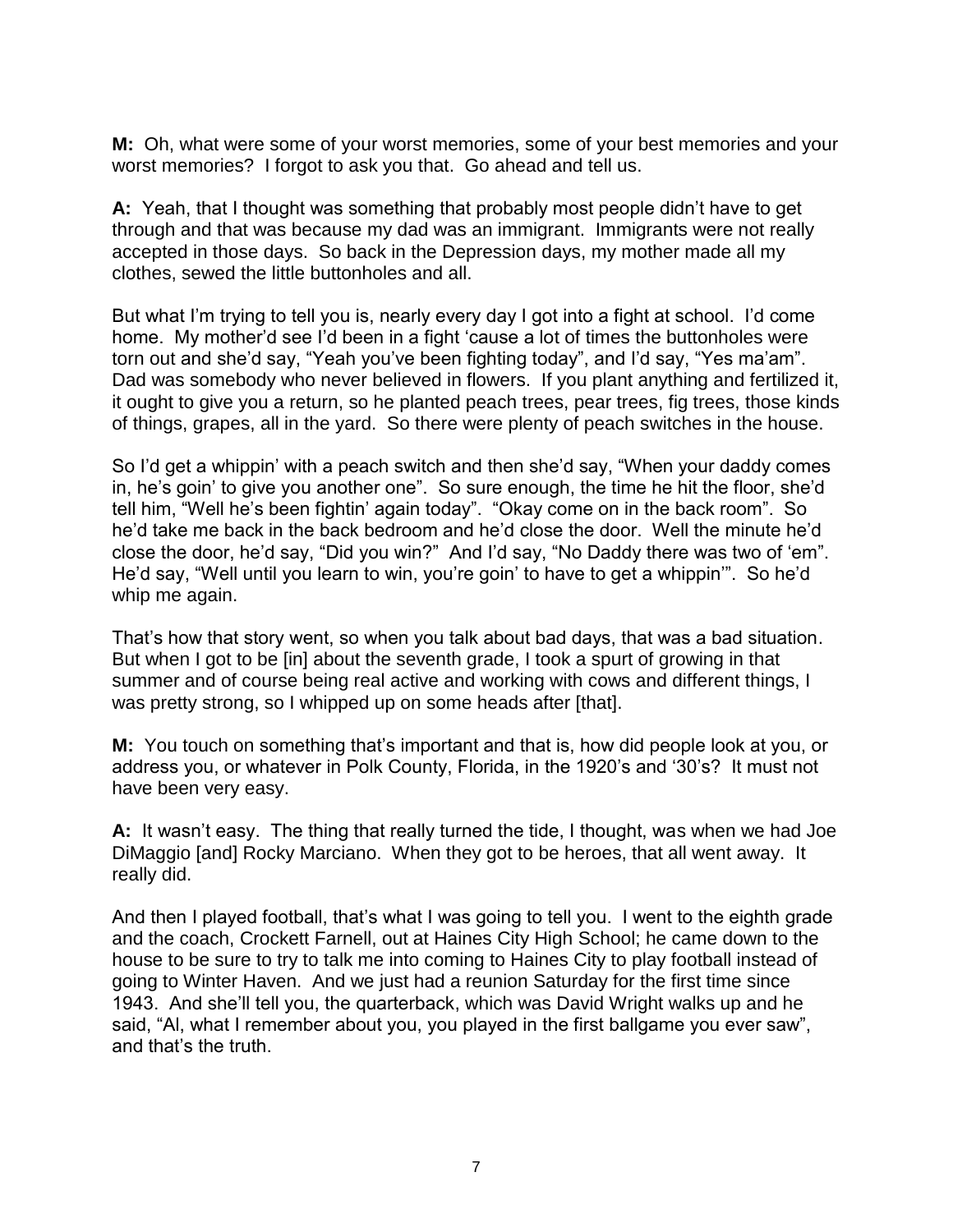I didn't know anything about football 'cause Daddy always had us work. We never went to a ballgame. We played a little volleyball at night in Dundee and I played softball. But he said, "This is what I remember about you, you played and there wasn't many people could make it as a freshman on the team, but you made it and played in the first game". But they forgot all that when I started playing ball and like I say, the pattern was set by DiMaggio and Marciano.

**M:** You graduated from high school in what year?

**A:** '43.

**M:** Wow. 1943. That was a really important year for our country. That was right in the middle of World War II.

**A:** Exactly. And there were some times there, Mike, that people today, you know we had the Depression years, those were tough. We used to come in from school; we only had two changes of clothes. We'd change out of our school clothes into work clothes, and we'd go in the fields. And back in those days, they planted peas in the rows of the groves, so we'd go out and pick peas –

## **M:** For the nitrogen right?

**A:** Yeah. And we'd pick peas for a cover crop. We'd pick those peas and then mother would can 'em at home. But it was a tough time, dipping. You asked the question in there about what was the correlation of the state and government in helping the industry I believe, and there was some direction; compulsory dipping. We were on a 21-day compulsory dipping in '31/'32. I just started school during those days but every third Friday and Monday, they kept me out of school to help them gather cows. It was open range in those days.

So we had to gather cows, my brother and I had to ride bareback, we couldn't afford saddles in those days, but we helped gather those cows and we'd dip. Then the second thing that I felt that was super strong was when the government came up with this, when we had screwworms, every calf that was born, and she (Betty) knows this because that was one of the first things she helped me with, we had to rope every calf, I'd rope 35-40 a day. I'd rope 'em, throw 'em down, and she didn't know anything, she was a city girl. She'd dig the screwworms out. While I'm holding [the calf], she'd dig the screwworms out and put all the doctors on it.

**M:** I've gone through some of that with Doyle actually, Doyle Carlton, who was instrumental in getting some of that passed.

**A:** Anyway, I give J.O. Pearce out of Okeechobee credit for this. He was a real staunch, strong person to help get [this] done. We set up a lab down in Sebring right after World War II and sterilized those flies, and that was the thing that helped us get rid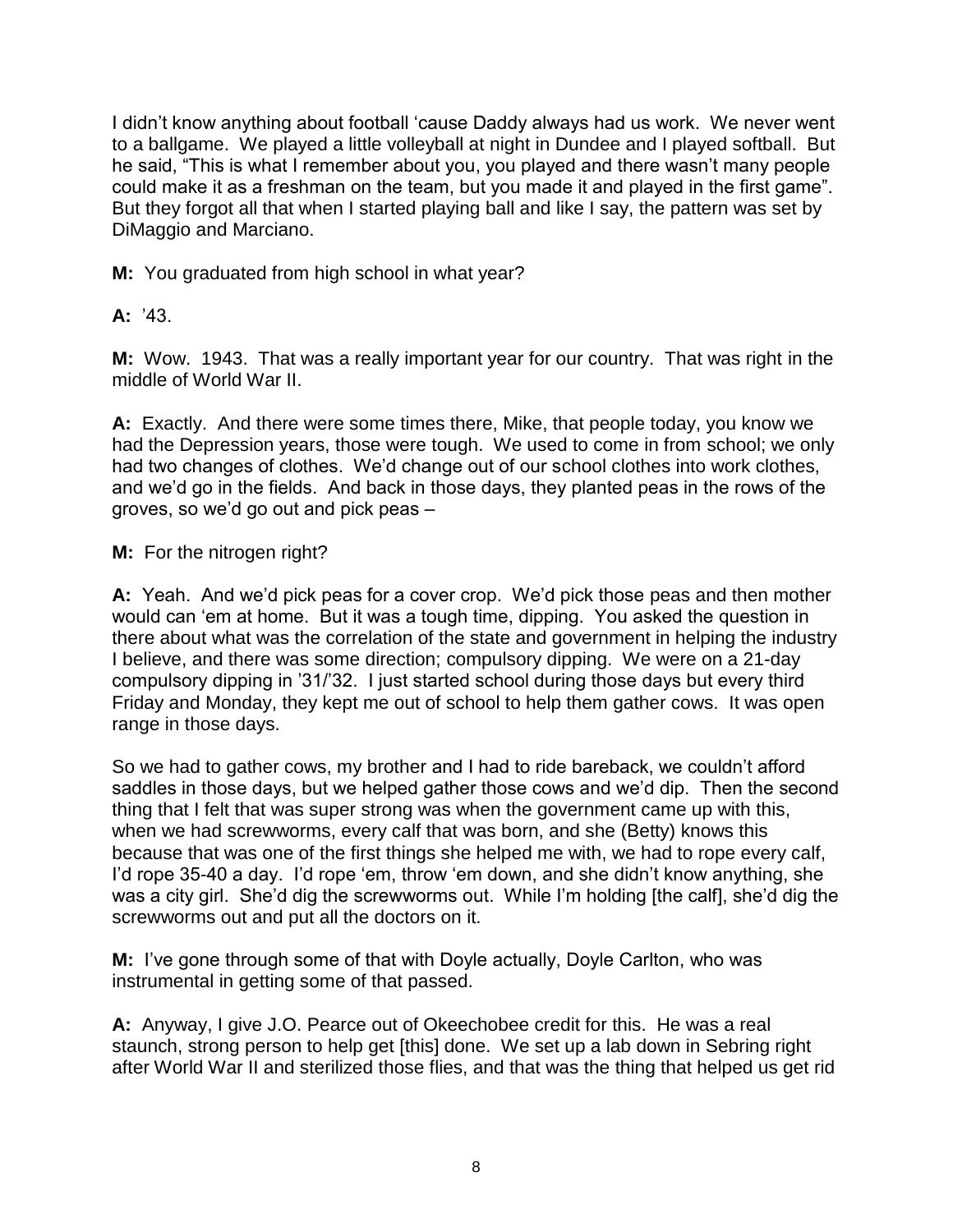of them. But those were the two things that I thought in my time that the government was such a big help with.

**M:** Normally, when American people think of Italians, they think, "Well they're probably going to be Catholics". What kind of religious background did you have when you were growing up? I can't imaging there would have been a whole lot of Catholic churches in Polk County.

**A:** There wasn't. And my dad wasn't Catholic or very religious but my mother was and [I don't know] if you know this denomination, but there was a Hard Shell Baptist, what they called a Hard Shell Baptist.

**M:** Oh sure. That's quite a mix.

**A:** Oh yeah. You're right! But anyway, my mother, big strong Hard Shell Baptist 'cause all the family was, even her mother and granddaddy, all of them were Hard Shell Baptist. But it was every third Sunday they'd go to church. They didn't go every Sunday, you know, it was once a month they'd go to church.

**M:** Where did they have to go?

**A:** We went north of Davenport, up there to a little church called Little Zion Church. And I have heard as many as 10 preachers in one Sunday. They'd start at 10:00 in the morning and go 'til 3:00 in the afternoon and then have dinner on the grounds.

**M:** That's my background. I know all about that.

**A:** Yeah, one of the fine memories, this old wooden church out there in the woods, no houses around it at all. But the pattern that my mother would set, she always, when we'd go to church, she'd let us play for about an hour to start with to get the edge off, then we'd have to come into the church.

Well, there's a little story I've told, we had one deacon of that church, we called him Handlebars Gil and the reason why [was] he had those little twists on the end of his mustache. He would sit in church and he'd sit just a little ways from the window, but pretty close to the window, and they'd push the window up and put a stick in it, you know how that was all the way around. Well us kids playing, we learned right quick that when we went by that window, we'd always duck down and go, 'cause he'd set here and spit from where he was out that window, so if you didn't duck, you were liable to get hit!

But then one of the other stories that happened to me was, there wasn't anything to play with, so we carried marbles, and in the sand we were shooting marbles. I don't know whether you know what a big log cart [is], that's what they called that biggest marble that you could break up the group with you know, I put that thing in my back pocket one time, and went in church. My mother was sitting on the next to the last row. Well this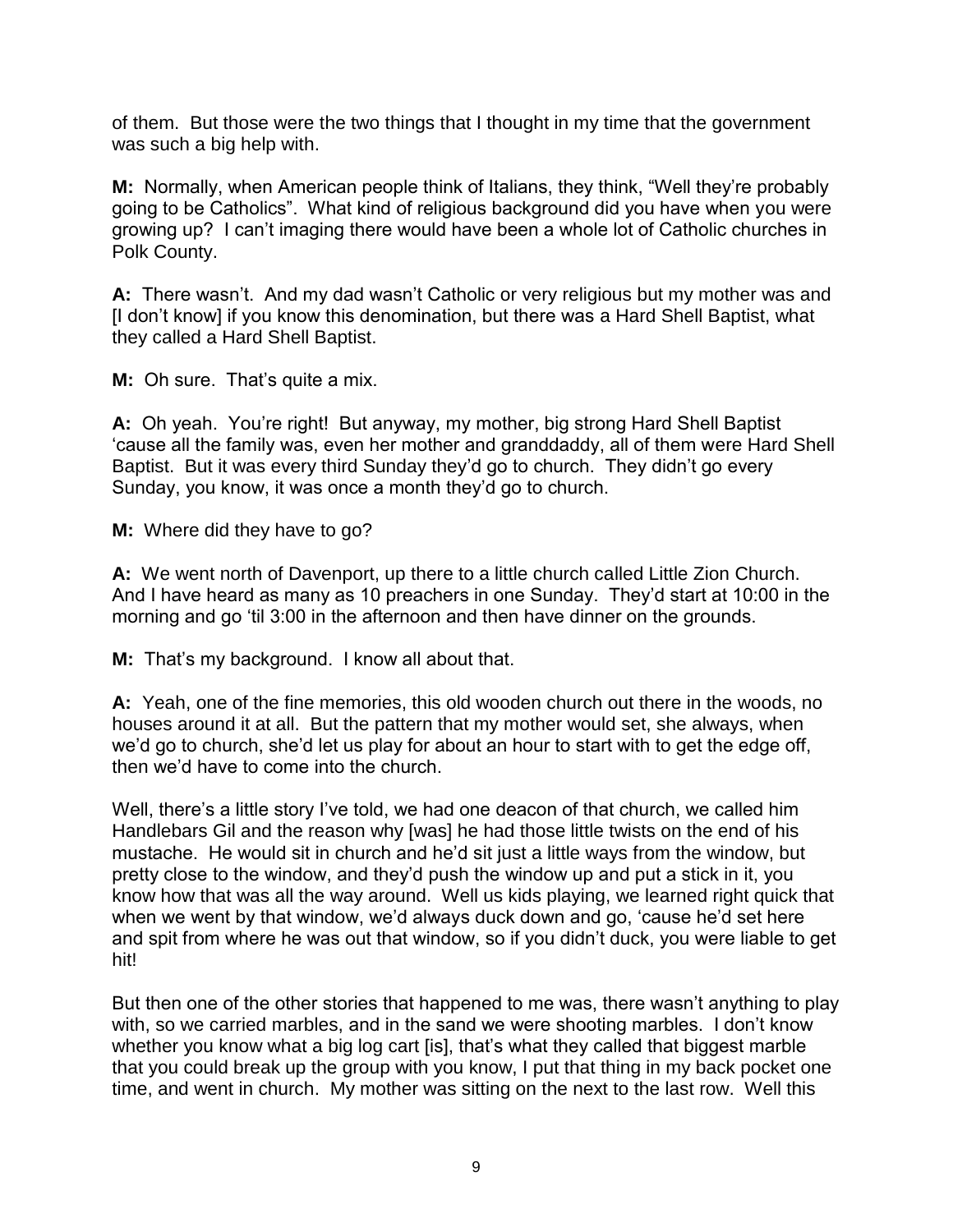church was elevated just enough, I got to squirming around and that big log cart fell out of my pocket and not only did it hit the floor, but you could hear it roll.

**M:** The wooden floor probably.

**A:** The wooden floor. And, I thought well maybe somebody's feet would stop it but for some reason unclear, it went all the way down to the front. Of course, I got a good whippin' when I got home.

**M:** Did the preacher make reference to it?

**A:** Oh yeah!

**M:** Yeah, "we're rolling along today"!

**A:** Yeah! Yeah, he did.

**M:** What about Catholic? Did you ever attend Catholic services?

**A:** Very few times. Dad didn't push that because she was so strong on Hard Shell Baptist, and she was strong. I mean, we didn't mess with her.

**M:** Was there any tension in the house about that?

**A:** No, none whatsoever.

**M:** What about when they got married? Do you have any sense at all that that might have been a concern of her family when they were married?

**A:** The only tension that I could remember as a kid growing up was probably some arguments. Mother would not let us speak or learn any Italian, simply because of what I told you earlier [about] the American people resenting it. So she wouldn't let us, and Dad tried to get us, I wish a thousand times that I had [learned Italian]. Now I can understand a little bit of it when I hear it but I can't speak it. But the reason was, she just thought that was one more that –

**M:** One more strike against you in the world. So your father pretty much deferred to her on things like that.

**A:** Right. He did. He did.

**M:** And I guess you never would have ever met his father or mother.

**A:** We did never meet any of –

**M:** Did they ever come to the U.S.?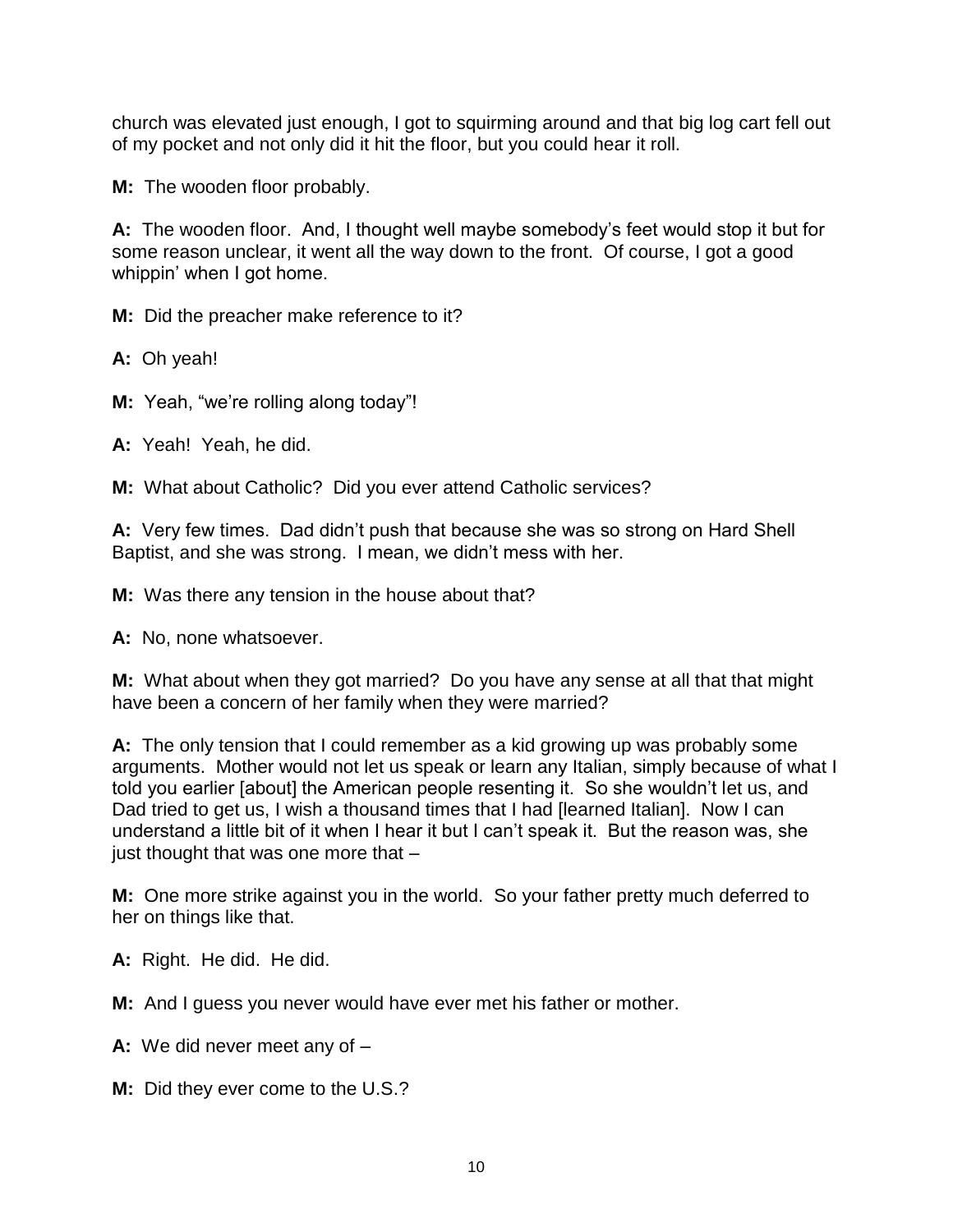**A:** After they went back, those two brothers, one of them came back.

**M:** But not parents, never the parents?

**A:** No. Well the daddy did. The daddy actually died in Sandusky, Ohio. They came back over here, the brother and the daddy came back, and one of the brothers was in Lake City when he was there and while he was cleaning a shotgun, this is the thing I remember about him, it [blew] off one arm. But he didn't stay here very long. But then the daddy got sick and died. He didn't get back to Italy.

**M:** So he came to visit one of your uncles then?

**A:** Yeah, he came to visit Daddy and they were touring, I think.

**M:** In Ohio?

**A:** Yeah, in Ohio. The relationship on the Italian side, no family, but Daddy would take us [and] we would visit a few Italian families. One of 'em was in Kissimmee 'cause he was a cow person too.

**M:** They were not related but just Italian folks?

**A:** No, they were not, but we'd go up there sometime on Sunday evenings and of course he had a wine cellar down in the ground and he had a vineyard and he made his own wine, and of course that's what the men would do, they'd go down in the wine cellar and drink wine.

You know, and another thing, Mike that I'd like to pass on is the fact that my daddy raised us. Every morning, we had to get up at 4:30, seven days a week. He says the cows doesn't know it's Sunday, so you went to the barn to feed the cows, milk the cows, feed the horses, cut the wood, you did all those things seven days a week. As you went through the kitchen, Daddy would always pour a little bit of wine for each one of us boys. You drank that wine before you went to the barn.

**M:** First thing in the morning?

**A:** First thing. By the time you finished feeding up to eat breakfast, you could eat nine biscuits, and then the last thing at night, even when we got up dating age, he still poured that wine and left it on the sink for you to drink just before you went to bed. Neither one of us boys drank.

**M:** Except for that.

**A:** We drank that wine and I think that had a lot to do with the fact that we didn't [drink]. But he used it as a health thing.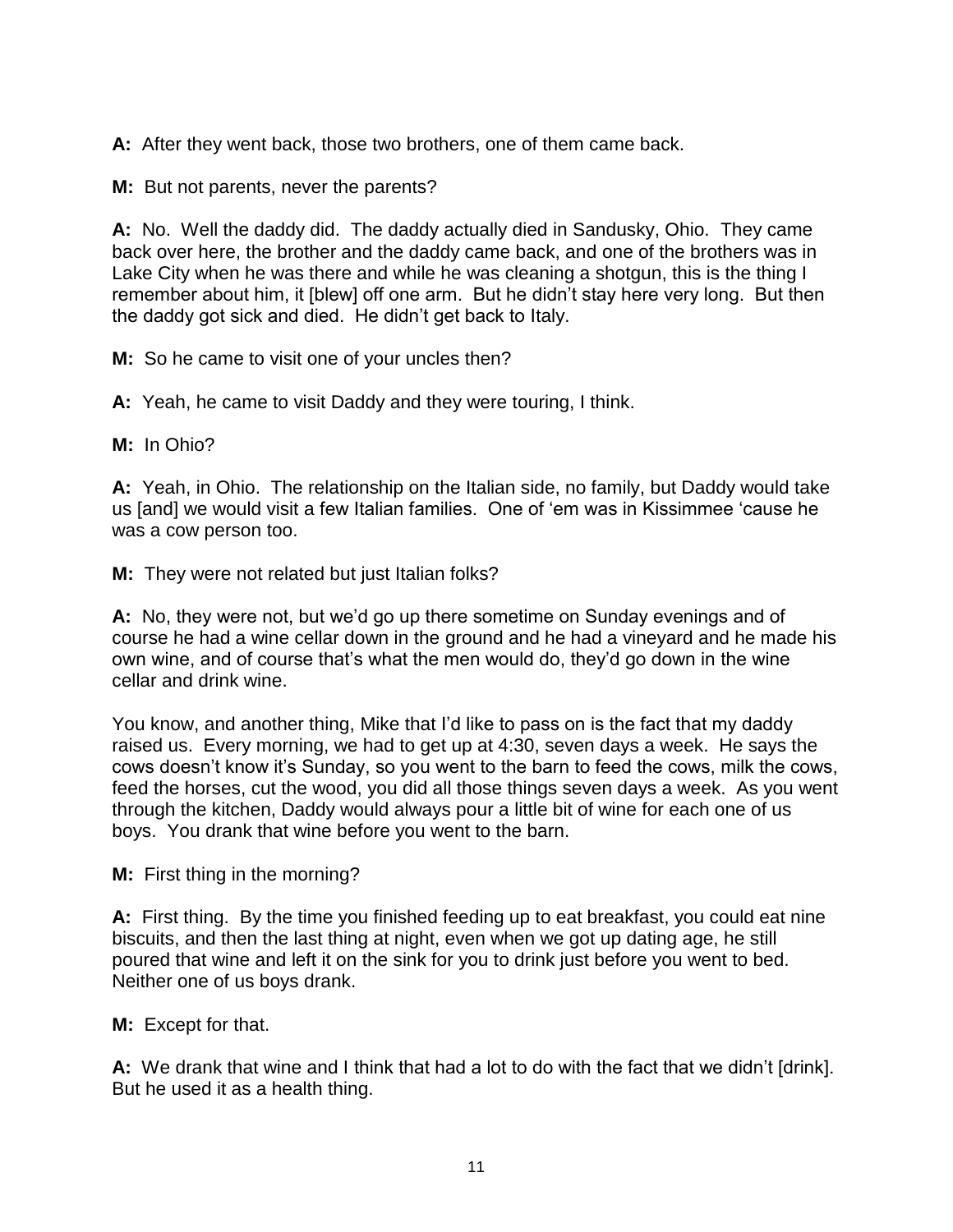**M:** Did he make his own wine or did he just get it in town or something like that?

**A:** No, he never did make wine for us. He had friends that he got wine from.

**M:** If we go back to your late high school years, did you ever think about the outbreak of World War II? Where were you for, example, when Pearl Harbor was hit? And was that the first time you really got a sense of the outer world and the discombobulated state of the world?

**A:** Well, my brother was drafted in '39. He was in the first draft. And of course that's the first thing we thought about, the danger of him –

**M:** Could we stop it there just one second? It just occurred to me, what about Benito Mussolini? Did Mussolini's name ever come up in your house, or Mussolini's aggressive Italy, or any of that kind of stuff?

**A:** No.

**M:** Had you ever even heard of Mussolini before?

**A:** No.

**M:** Okay, well let's go back to your brother then.

**A:** My brother was in the first draft. Of course that was the thing that upset my mother and the family was the fact that now he's in danger.

**M:** Right out of high school?

**A:** He didn't finish high school.

**M:** He was drafted out of high school? Before he finished high school?

**A:** No, he had already quit high school and was working when he was drafted. And because of that, my mother, and I didn't know it, Mike, and I've always told Betty that probably the worst thing I ever did was, my mother was dying with cancer. Kid-wise, you know, you think they're going to live for a long time. My dad was on crutches, so I was exempt.

But when I got out of high school and all the rest of my buddies [who] played football with me, and that was my buddies in school, when they started leaving, signing up to leave, I couldn't stand it. I slipped over to Winter Haven and told the Draft Board that I wanted to go. I was actually exempt. I had an exempt card. So, in two weeks I was gone.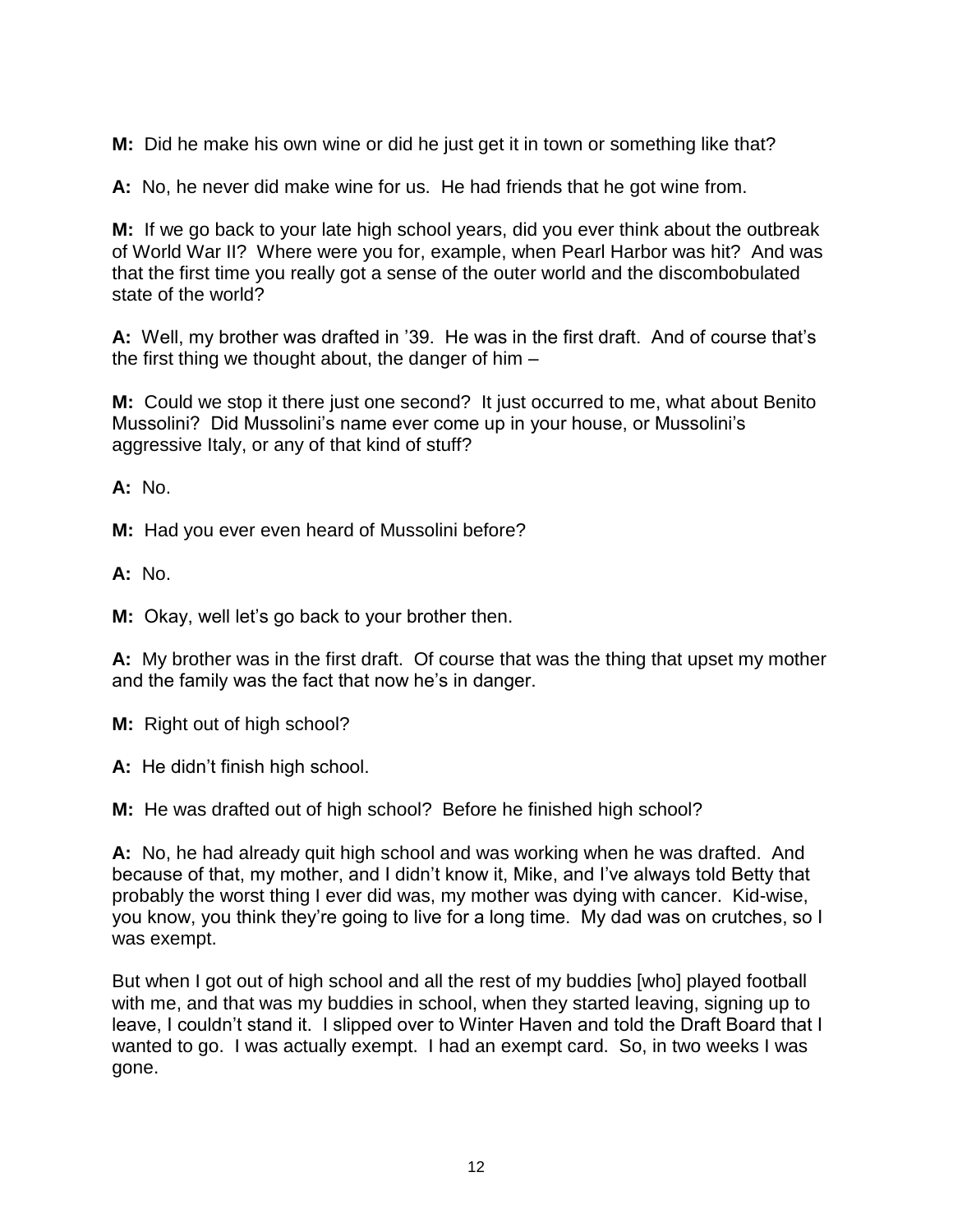**M:** So, you were the only son left at home then.

**A:** I was the only son left at home. And sure enough, when I got there and I was training –

**M:** What did your parents think of that?

**A:** Well they didn't really like it of course. I didn't realize my mother was that sick. I really did not realize. And kid-like, I guess, but like I say, that's the worst thing I ever did. I should not have done that. 'Cause she didn't last very long. The reason I signed for the Navy was I always had a thing about wanting to fly and be able to land a plane on one of those carriers. That was something just as a kid I wanted to do.

Well they didn't do that. They put me right into demolition to train as a seal. And I was just before finishing that when the Red Cross came and got me and brought me home, and I was just home one day when my mother passed away. They gave me 30 days, and when I went back, the group had already finished so they put me into gunnery school and put me on the battleship.

**M:** Did you ride a train somewhere when you were first drafted? Where did you go?

**A:** I got on the train in Lake Alfred and ended up in Norfolk, Virginia. Then they took me up the river [which] is where we did all the demolition training, someplace up there.

**M:** How long did that training last?

**A:** I don't remember exactly but it was more like two months.

**M:** And then that's when they called you to go back? The Red Cross contacted you and you went back?

**A:** Yeah, they came and got me.

**M:** So there's your father on crutches, so you're still in the Navy and he's by himself. Was your grandfather still alive at that point?

**A:** Yeah, he was alive.

**M:** You would have been thrown in with all kinds of people I'm sure, in your training. What was it like to leave Dundee, Florida, for the first time and go to Virginia? Had you ever been out of the state before? Had you ever been among people from all over the country before? What was that like?

**A:** No, we had not been. You know, that didn't shock me as much, believe it or not. Of course we were always country people, stayed in the country. But I guess the biggest thing that shocked me when I first went into the Navy is the day that I finished gunnery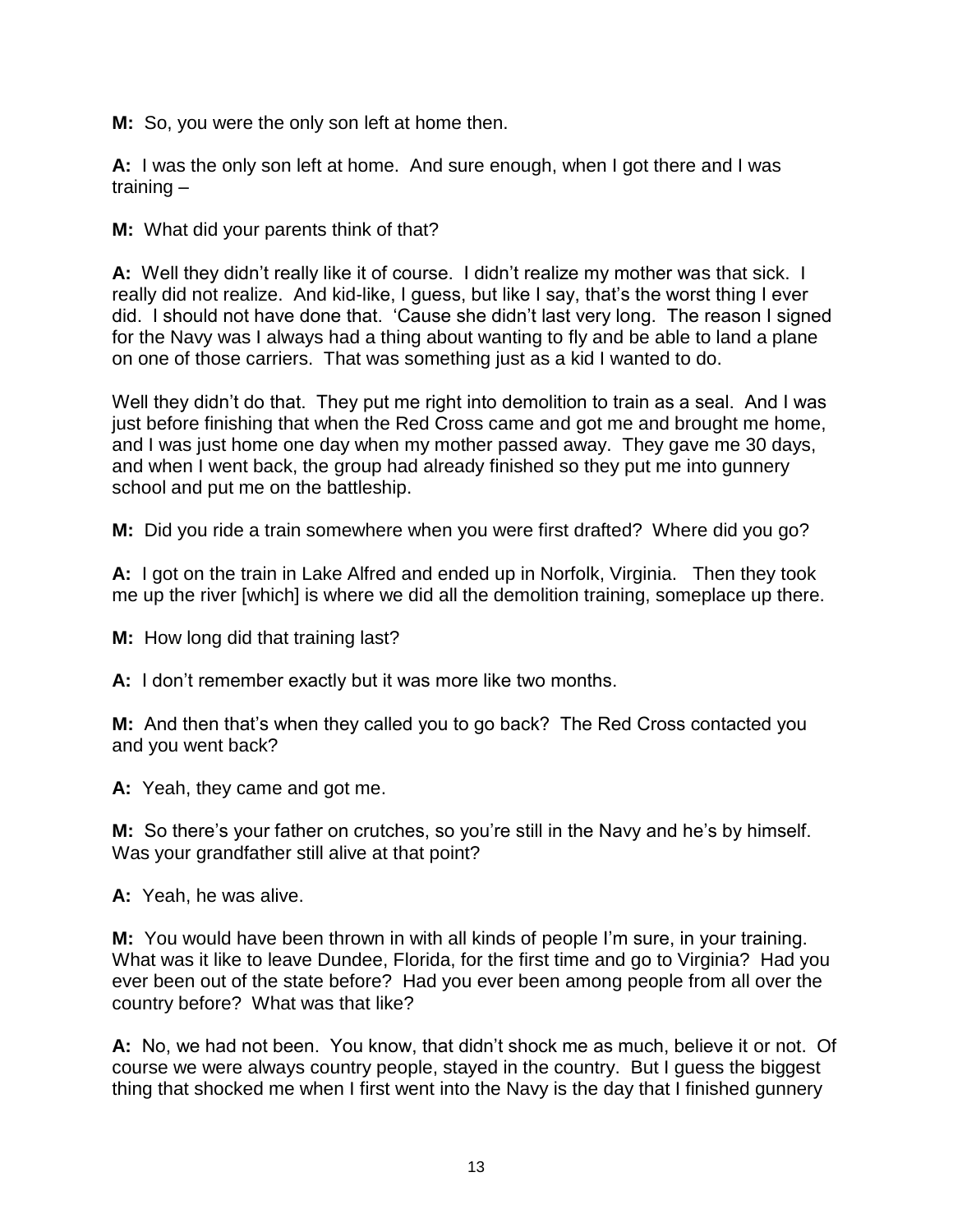school and they had just come up with taking single 20 mm guns off this battleship and had put quad 40's, and when they drove up with the bus and I saw that battleship, that was the biggest sucker that I had ever [seen]. You can imagine a country kid in a little old rowboat fishing, never seen anything like that. That thing looked like it was as big as the state of Florida.

- **M:** And that was in Norfolk?
- **A:** That was in Norfolk.
- **M:** So did you get on?
- **A:** Oh yeah. I learned a lesson there too.
- **M:** What was the name of the ship?
- **A***: U.S.S. New York*. BB34.
- **M:** And that was a destroyer or a battleship?
- **A:** That's it right up there. Yeah. That's a picture of it.
- **M:** And you're up there somewhere in there.
- **A:** Yeah, I'm in there.
- **M:** What date was it that you shipped out of there? And where were you headed?

**A:** We went straight to the Pacific. I don't remember the date, Mike, but I wanted to tell you one other little story there.

- **M:** Was that picture taken before you left?
- **A:** No, that picture was taken after -
- **M:** After you came back. Okay.

**A:** Yeah. When we all got off the bus, we had our sea bag. You've got all of your clothes in your sea bag, which is pretty heavy. We had to climb a ladder on the side of that ship, and there was this one kid who was pretty small, and I realized he wasn't strong enough. I took my sea bag up, went back down the ladder and got his to take up to the topside.

Well, when I got to the top, the First Class Seaman wanted to know my name and what my idea was for carrying his sea bag up there, and I told him it was because he's not strong enough and he said, "You can forget that day and for that we'll give you some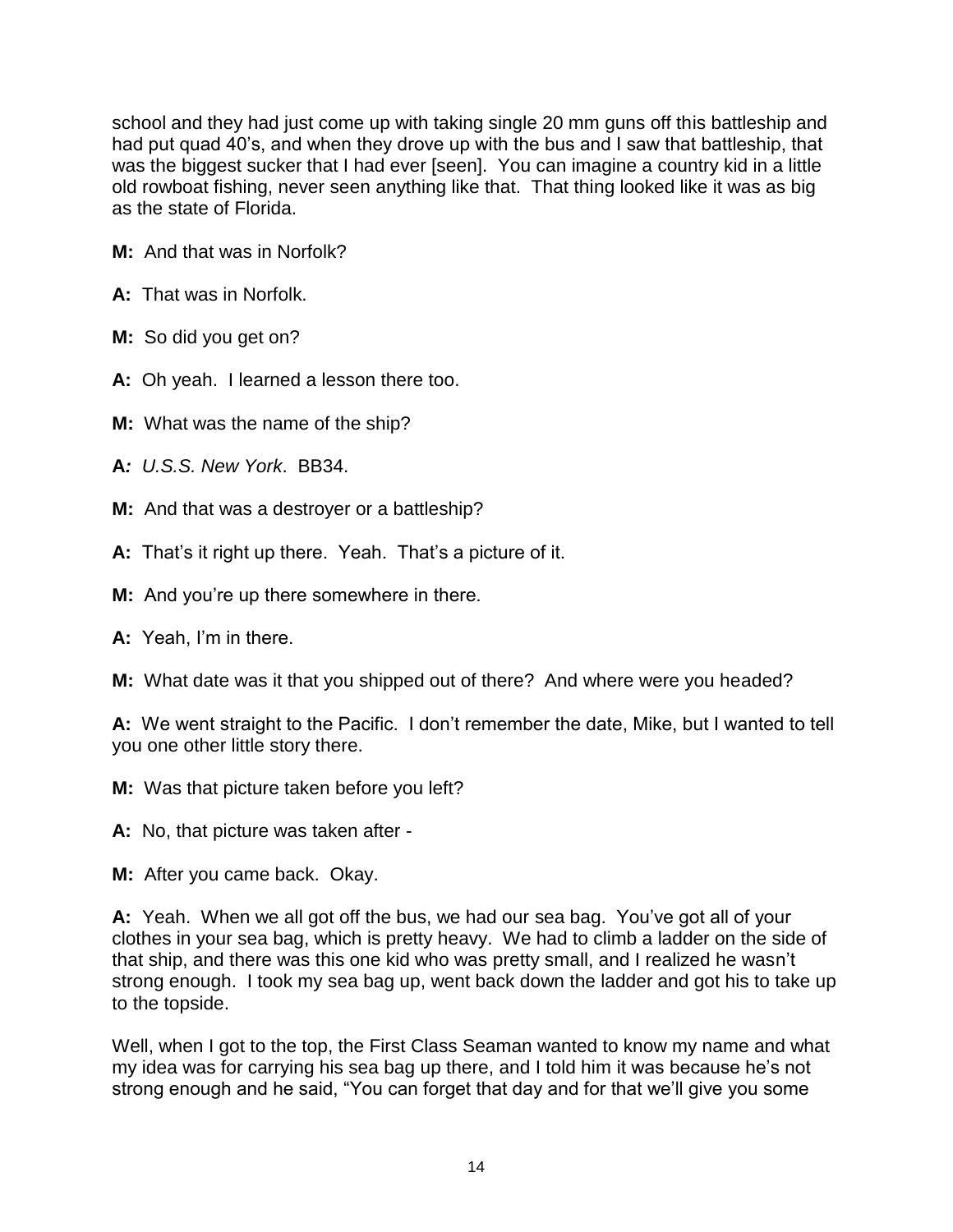extra duty". And I did. I got extra duty for two weeks because I helped that kid. He's got to stand on his own feet is what he was trying to tell me. But it was a good lesson.

**M:** So you weren't being a smart aleck or anything, you were just thinking you were doing a good deed for somebody.

**A:** That's right, yeah. But he's got to stand on his own feet.

**M:** So did you go through the Panama Canal when you came through?

**A:** We went through the Panama Canal.

**M:** Was that pretty exciting?

**A:** Oh yeah, it was exciting. Again, I couldn't get over; you could actually nearly touch the ground when that ship was so wide going through that canal.

**M:** You mean almost reach the other side?

**A:** Yeah! Yeah.

**M:** Barely get through?

**A:** Oh yeah, barely get through. Of course another thing that I still remember were the locks.

**M:** They raise you up?

**A:** When you go through the locks, you know how they raise you up? And when we got into Gotoon Lake, the fact that that ship sank three foot deeper in the water, in freshwater, I never will forget that. It shows you what saltwater can do.

**M:** How did you adjust to being at sea? Did you have any seasickness at all?

**A:** Believe it or not, I was one that never got sick a time.

**M:** And other people were –

**A:** Oh yeah.

**M:** You never know who's going to be it and who isn't. It's the luck of the draw.

**A:** And let's see, I'm trying to remember another thing, that water flow that changes out there in the ocean, in the Atlantic, going down –

**M:** The Gulfstream?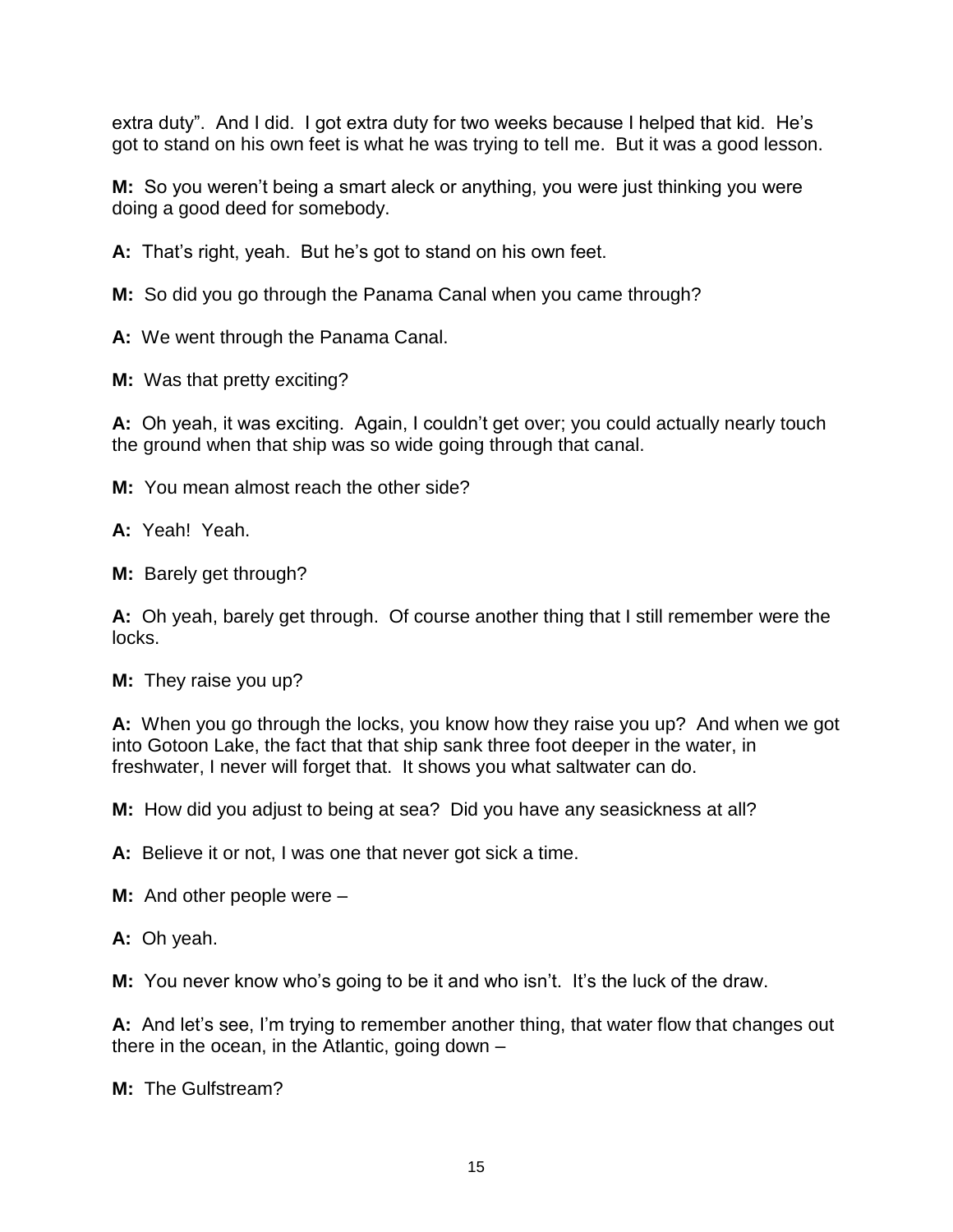**A:** The Gulfstream! I was just amazed at that Gulfstream. You could be going along [with] all these swells, and all of a sudden it's just as slick.

**M:** Yeah, like a river in the ocean.

**A:** Yeah, just right out in the ocean.

**M:** And you all stayed kind of on that?

**A:** Yeah. And of course the other thing was we had to stay out about 300-400 miles offshore going down because of German submarines. We had a lot of 'em on the coastline at the time.

**M:** And they were primarily in the coastline area.

**A:** Right.

**M:** Did you have any encounters with any of those on the way to the Panama Canal?

**A:** Did not have. We had some alerts but we did not have [any encounters]. Had a kid fall overboard.

**M:** Did you go in a convoy or just by yourself?

**A:** We were in a convoy. That was another lesson I had to learn. We had a kid fall overboard and I thought they'd turn around and go back and get him, mm-mh.

**M:** They didn't?

**A:** No.

**M:** Wow.

**A:** We were running a zigzag course.

**M:** So he's gone.

**A:** Well another ship picked him up three days later. The only thing that saved him was he had on a Mae West lifejacket. Believe it or not, he went down under the ship and went through the screw! Yeah.

**M:** Oh my goodness. He fell off in the front?

**A:** Yeah, right off the front. It wasn't in our division; I was in the first division. He was in the second division. But he fell off and went right under the ship and went out the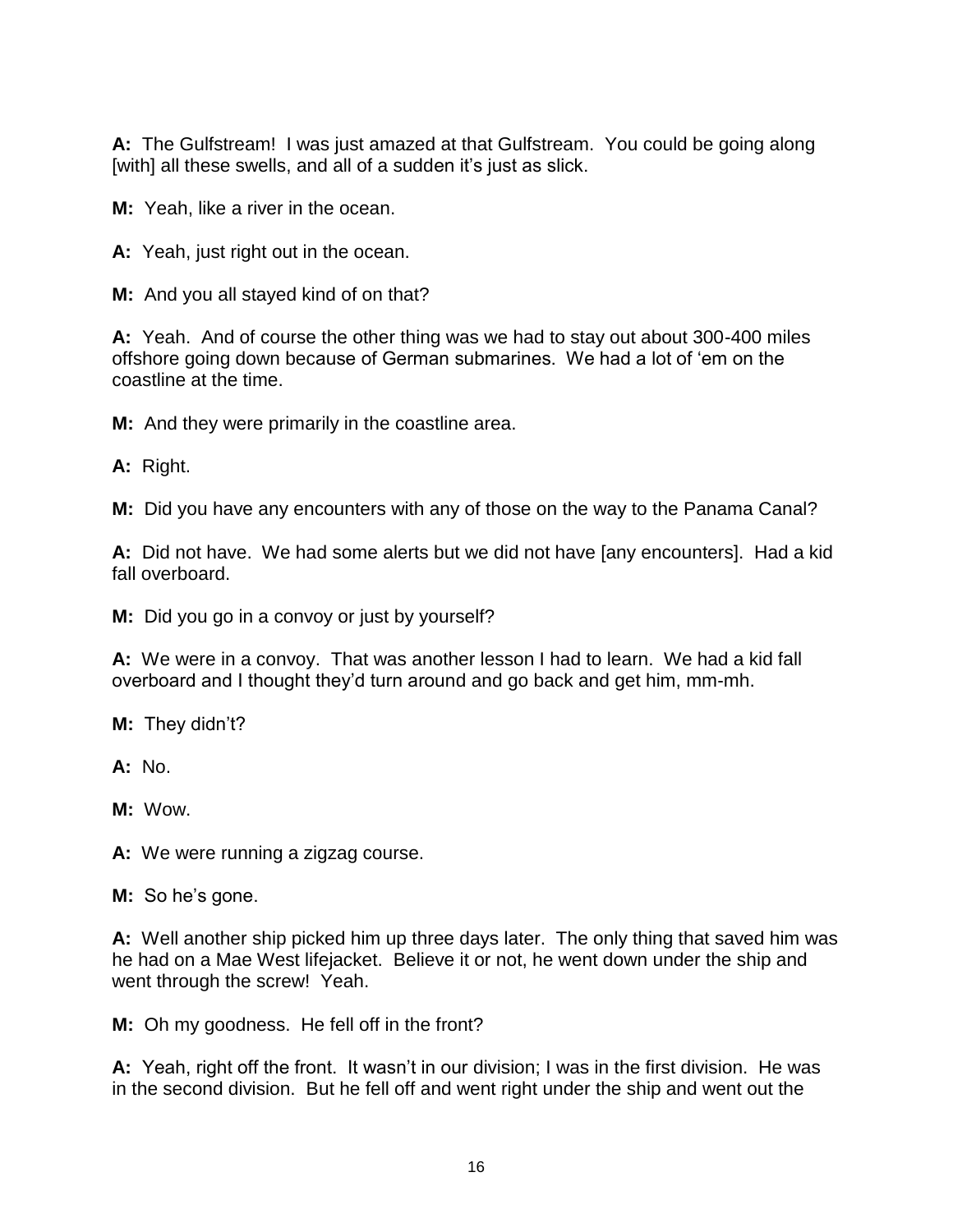back. They said they saw him when he popped up back there 'cause that Mae West jacket brought him up. But he had a cut on the side of his head. And he was unconscious when they picked him up. But they picked him up three days later and they ended up bringing him to our ship before it was over with because, you know, we had –

**M:** You needed him.

**A:** Yeah, well we had a hospital. I'm trying to remember the name of what they called it. But anyway, we had doctors on our ship. Boys would get appendicitis on those smaller ships and they'd have to pass 'em over, you know, -

**M:** Yeah.

**A:** Sick bay, that's what I was trying to think of. We had a sick bay on our battlewagon.

**M:** When you came through the Panama Canal, did you stop off in any of the Pacific ports before you went out to the Pacific, or did you go straight on?

**A:** Yeah, we stopped at, I'm trying to remember the name of the one on the Atlantic coast, Balboa was one of 'em, and I'm trying to remember the name of the other one. We stopped on the Atlantic side 'cause you have to go through that, you have to have a whole day to get through. It takes you eight hours to get through the lock.

**M:** Oh, okay. I didn't realize that. Boy, that's a long time.

**A:** Oh yes. So you have to stop and you start first thing in the morning to be able to get to the other side.

**M:** So it's real slow and tedious, you see everything on shore.

**A:** Oh yes.

**M:** I didn't realize that. I guess they have to fill up each lock with water, don't they?

**A:** Each one to raise you up.

**M:** And that takes a lot of time.

**A:** And then you move up and they raise you up again. It's the same way when you get on the other side. They just have to let you down.

**M:** Well, go through some of your experiences then in the Pacific. That must have been pretty exciting, pretty scary. What were some of the campaigns that you would have been involved in? That would have been, let's see, late '44, correct?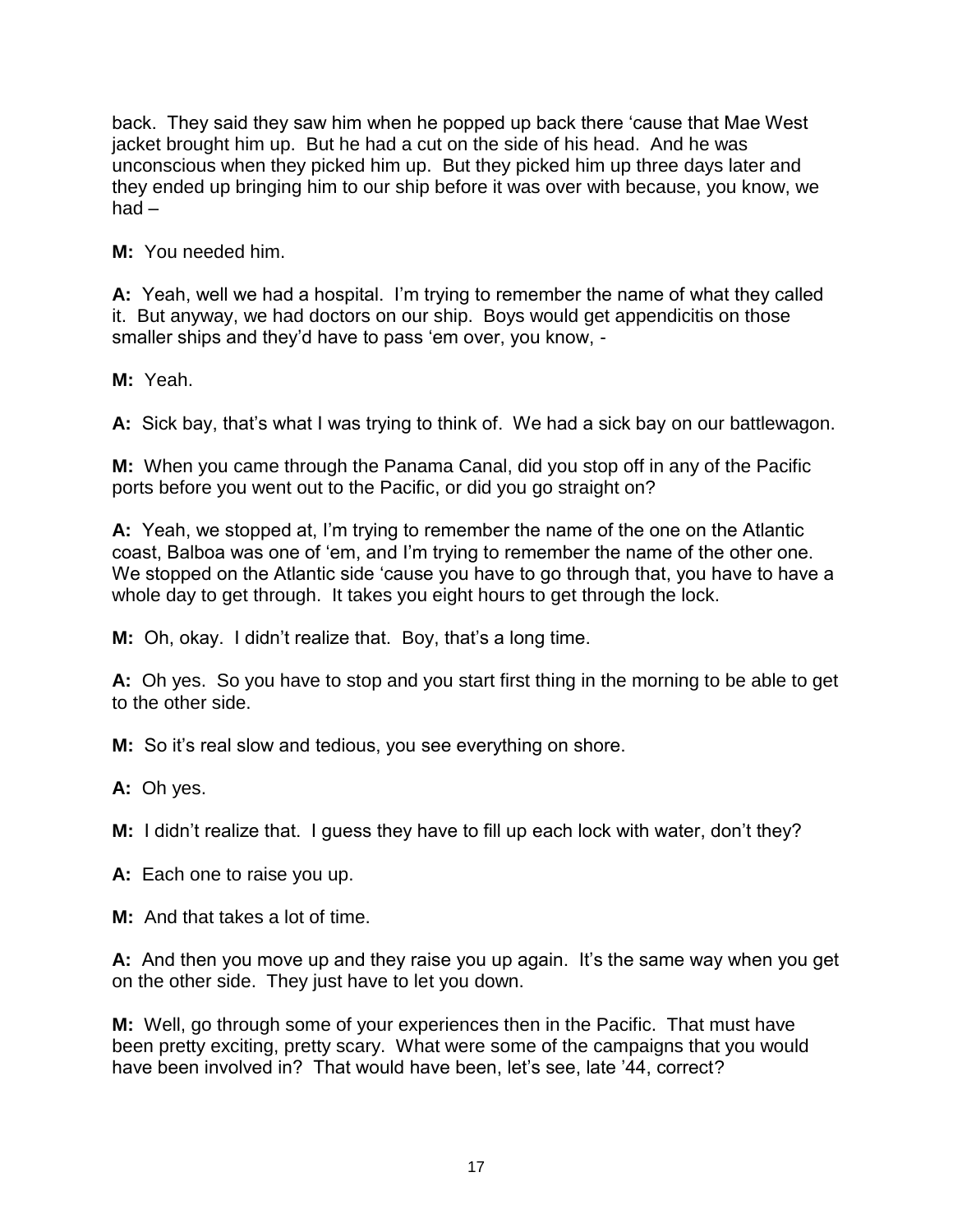**A:** Yeah. Well it was actually early '44. One of the first real scares was we had a submarine attack, three submarines attacked us right after we left from the Panama Canal while we were going up to Long Beach, and they reported us sunk, but we never got hit. They tried to hit us.

**M:** These weren't Germans were they? They would've almost had to have been Japanese.

**A:** They were Japanese. And we know that –

**M:** And you're I guess along the Mexican coast by that time, right?

**A:** Yeah, yeah. That's right. And we had two submarines that we know our DD's got, that blew 'em up. We don't know about the third one. We never did get a report on it.

But then when we get up to Long Beach, [the fact that] the fog was so bad and the fact that they had reported us sunk and they couldn't see us, they wouldn't let us into the port. We had to circle out there until everything cleared, although they were sending messages and all this. But you know it was kind of scary because –

**M:** So U.S. people had reported you sunk?

**A:** Yeah, yeah. But anyway, we went in and we stayed there a couple of days. That was all big to me.

**M:** A lot of fun probably.

**A:** Yeah. We went on liberty there. It was the change of weather. It was a big thing. But then we left there. We went to Pearl Harbor and then from Pearl Harbor, we went down and helped finish up Leyte and Luzon. That campaign was, you might say, over. We did very little firing down there. But they thought that there was a Japanese fleet down there, and that was part of the reason why we were sent down there. But then we ran to Iwo Jima and we fired the first shot that a ship fired on Iwo Jima.

We went through that whole campaign of 76 days and nights of fighting; got damaged there by torpedoes. We had to go down to where we were half afloat when we left there. Out of the 32 bilges on that ship, 16 of them were full of water, so we were just groggy in the water. We went down to Marianas and the Admiralty Islands which was just below the equator and went into dry dock. It was the closest dry dock that we could get serviced in.

Of course I was amazed that all the welders you might see were women. I mean this country never gave enough credit to the women that really, I tell you if it hadn't been for them, we wouldn't have made it.

**M:** So the "Rosie the Riveter" stories are really true then?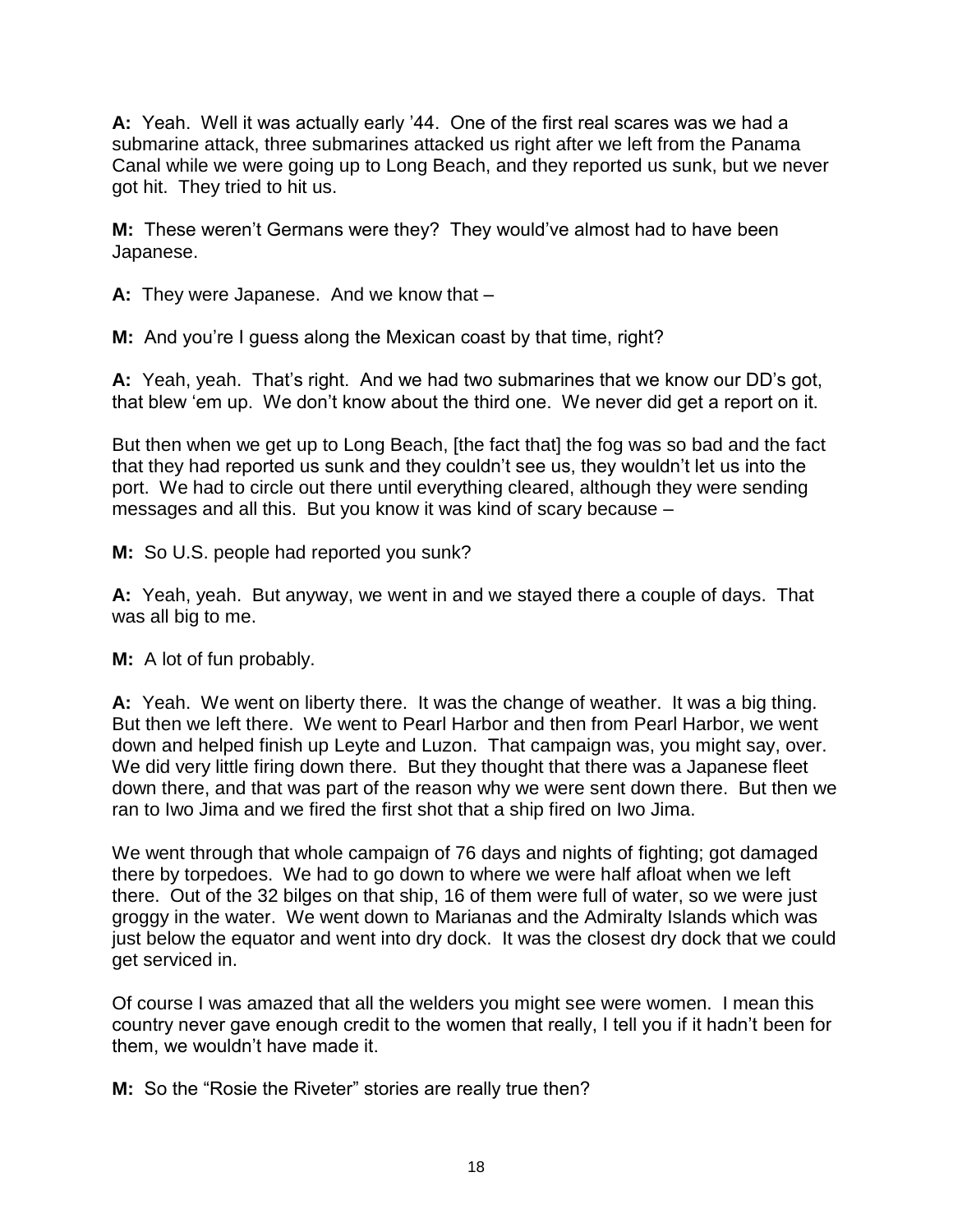**A:** Oh you betcha! You betcha! I'd be willing to tell you right up front!

**M:** And these were all American women who had volunteered and had gone out there.

**A:** Yeah. It was unreal. And then it was so hot.

**M:** Where was this?

**A:** This was Marianas and the Admiralty Islands down there, just below the equator line. It rained eight and nine times a day. It was so hot until we wouldn't go down and get in our bunk, we'd sleep on the top deck. When it'd rain, you'd just roll over so it didn't rain in your face. That's how hot it was down there. It was unreal. But anyway, we got repaired there and that's -

**M:** And you're a Florida boy, knowing what hot's like! That must have been really tough on the other fellows, even worse than you probably.

**A:** So then we went from there to Okinawa. We set a record there, the [ship in battle longest] without being relieved or knocked out of commission, 80 straight days and nights we were firing there.

**M:** What did the noise do to your ears when those big guns were going? Did you all have to wear earplugs?

**A:** Well we did wear earplugs. And I was on the 40 mm and when we were bombarding, I was the first loader in the #1 turret from that ship, which is a 14-inch gun on that battleship.

And the other thing you never think about is they have to keep a certain amount of air pressure inside of that thing or when you fire that big gun, that fire'll come right back down in the gun and into the turret with you. So all of those are things that you remember.

**M:** I'm sure a lot of people got really hurt.

**A:** Well we, yeah, we lost a lot of people. Some of the memories are not very good. When you have buddies who start telling you to move over at the breakfast table for you for his wife to sit down or he's calling his dog, you know, that's kind of how it got 'cause –

**M:** It got to 'em.

**A:** After a while it really gets to you.

**M:** Were there a lot of fellows that had to be relieved?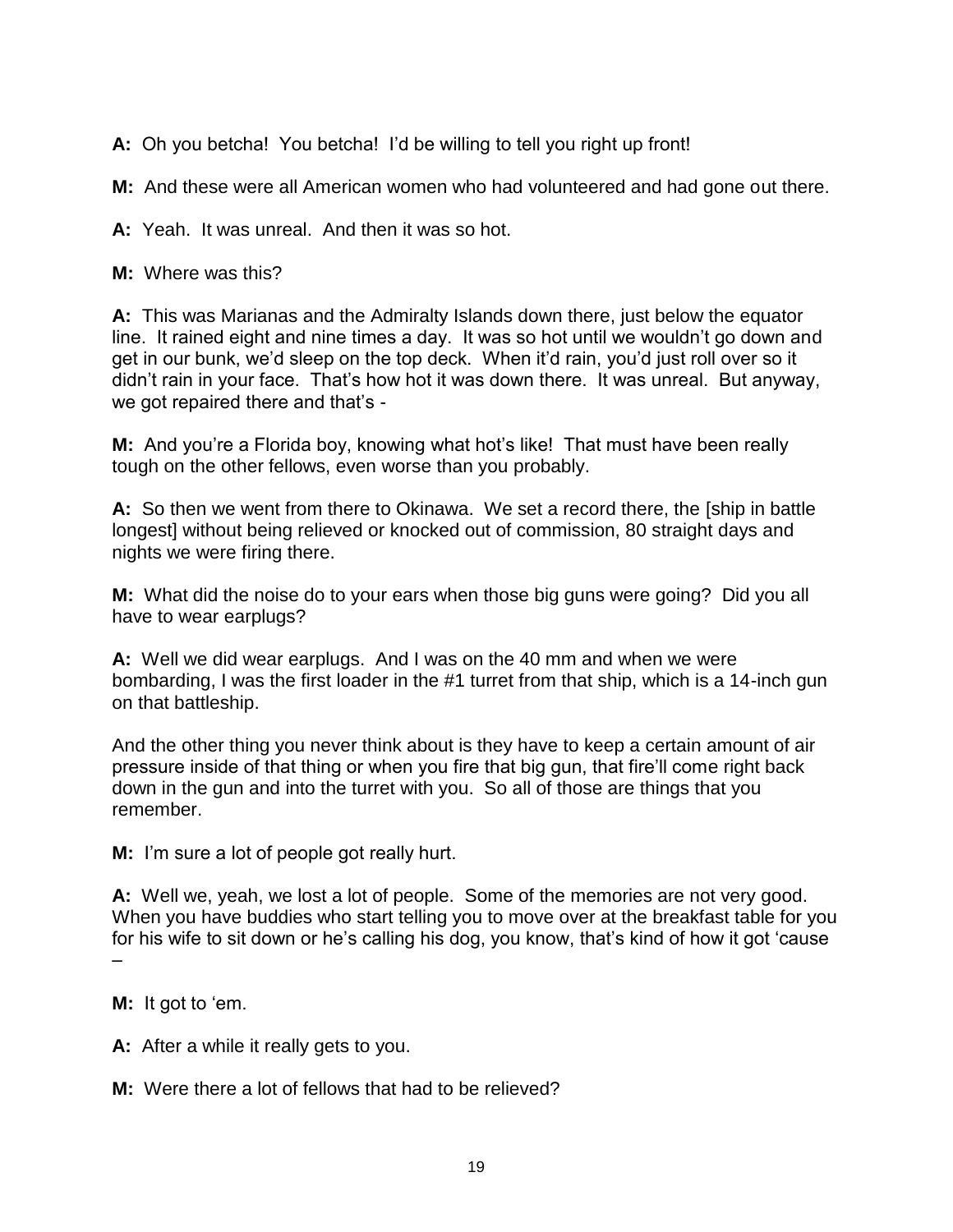**A:** No, we didn't, but when the war was over, we were just outside of Tokyo Bay going after that last battleship that the Japanese had. It was supposed to have been in Tokyo Bay. In fact, the Old Man, I call him the Old Man, the skipper of the ship, that's what we call him, the Old Man; he didn't believe that the war was over. He circled around out there for two days. He still wanted to go get that ship but finally he gave up and we came on back.

**M:** You mean your commander. Who was that?

**A:** Yeah, Kemp. He was the oldest Captain in the Navy and I can tell you some stories about him. One of 'em I'd like to tell you about before I go on. When we were firing in Iwo Jima, it had a lot of mountains. They kept calling over there that, on any of the ships when you fire, you're in rotation in shifts, and what you do you make a circle like this and all the ships from the circle are firing as they go along on beachside, they're firing. We couldn't get to the marines that the Japs had hemmed in behind the mountain. Nobody had the elevation to get to them.

**M:** To get over them and then –

**A:** To get over the mountain and get to them. We were hittin' about 18 or 19 miles from the shoot, the Missouri, all of us were doing the same thing, you know, the Texas, all of us. The Old Man, Skipper, asked permission to pull off the firing line. Nobody knew what he was going to do. Mike, he goes out and floods one side of the ship. Nobody had thought of that. He comes back in and just tears 'em up.

**M:** So that meant the tilt of the guns was up higher, oh my goodness! That's ingenuity isn't it?!

**A:** Well see they tried –

**M:** And they never thought about, nobody else thought about that?

**A:** Nobody had ever thought about it. As I understood later, they tried to make him an Admiral in Pearl Harbor at the beginning of the war, and he told them no 'cause he'd been a sailor since he was 14 years old. He told 'em if he knew anything to help his country, he wanted to stay on that ship. And he was the oldest ranking Captain in the Navy.

Well things like, when we pulled into Long Beach, there was an ammunition ship too close to what he thought they ought to be, the berth they gave us. They'd been there a week. He made 'em pull up and get out of there. He just had that ranking, see. But that's how he knew so much about –

**M:** So he flooded the ballast on one side –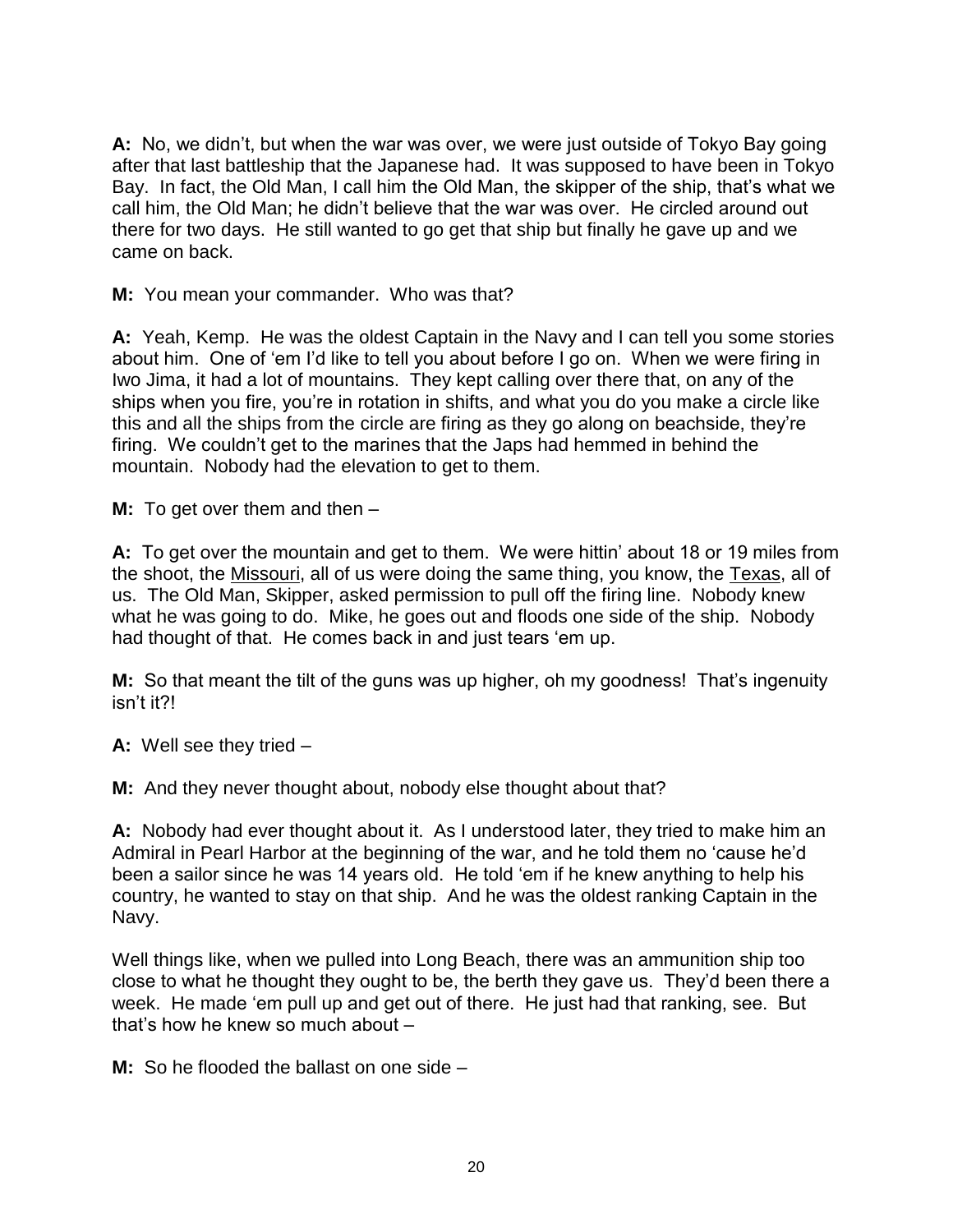**A:** Yeah, on one side and raised the elevation and the marines were calling him back just raving about how we were tearing those Japs up.

**M:** That was Okinawa?

**A:** That was Iwo Jima.

**M:** What kind of fire were you all getting at that point? Were you getting attacked as well with airplanes and everything coming after you?

**A:** Yeah, the air defense was the biggest thing. I never could figure out why they couldn't figure out the zigzag course that we ran. They'd shoot and the water would actually sometimes splash up on the ship, but they could never figure out where we were going to be.

But now the airplanes were a different story. We took two suicide planes at Okinawa and cut my guns off, that's how close it came to me. We had nine people that had run that gun and I was one of them that lived. There was only two of us that lived on that one suicide plane that came in. And the guy was only 17 years old according to his tag.

**M:** So you found the tag?

**A:** Yeah, they did. They had the tag. Air defense was the worst thing that we had to fight off.

**M:** So they really didn't have the ability to shoot you from the water.

**A:** No, they tried. They hit some, but I could never figure out why, as hot as a pursuit we'd be in, and we'd have to get up so close, why they didn't hit us. And they wouldn't. Now how they got us on the submarine deal was, we went in to load ammunition at Comarada Bay, and those little two-man submarines came in there and laid right on the bottom so you didn't pick 'em up on the radar and when we'd come out, they'd crank up and motor out with us, and then they'd drop back and fire. See, this is how they got us.

But the planes, they were coming at you so fast and they'd come out of the clouds. I always said when he'd drop out of the clouds at 400 or 500 miles an hour and hit on the level and he'd be just off the water, he'd look about like the size of that coming at you. He was the hardest one to hit, for me to hit.

**M:** So how many of them were you able to knock out of the air? Were you able to knock any of them out of the air? Probably a lot of them?

**A:** Oh yeah, we were able to knock 'em out. I knocked out several out of the air. But when they get right down there on the water running that fast, it's hard to hit 'em.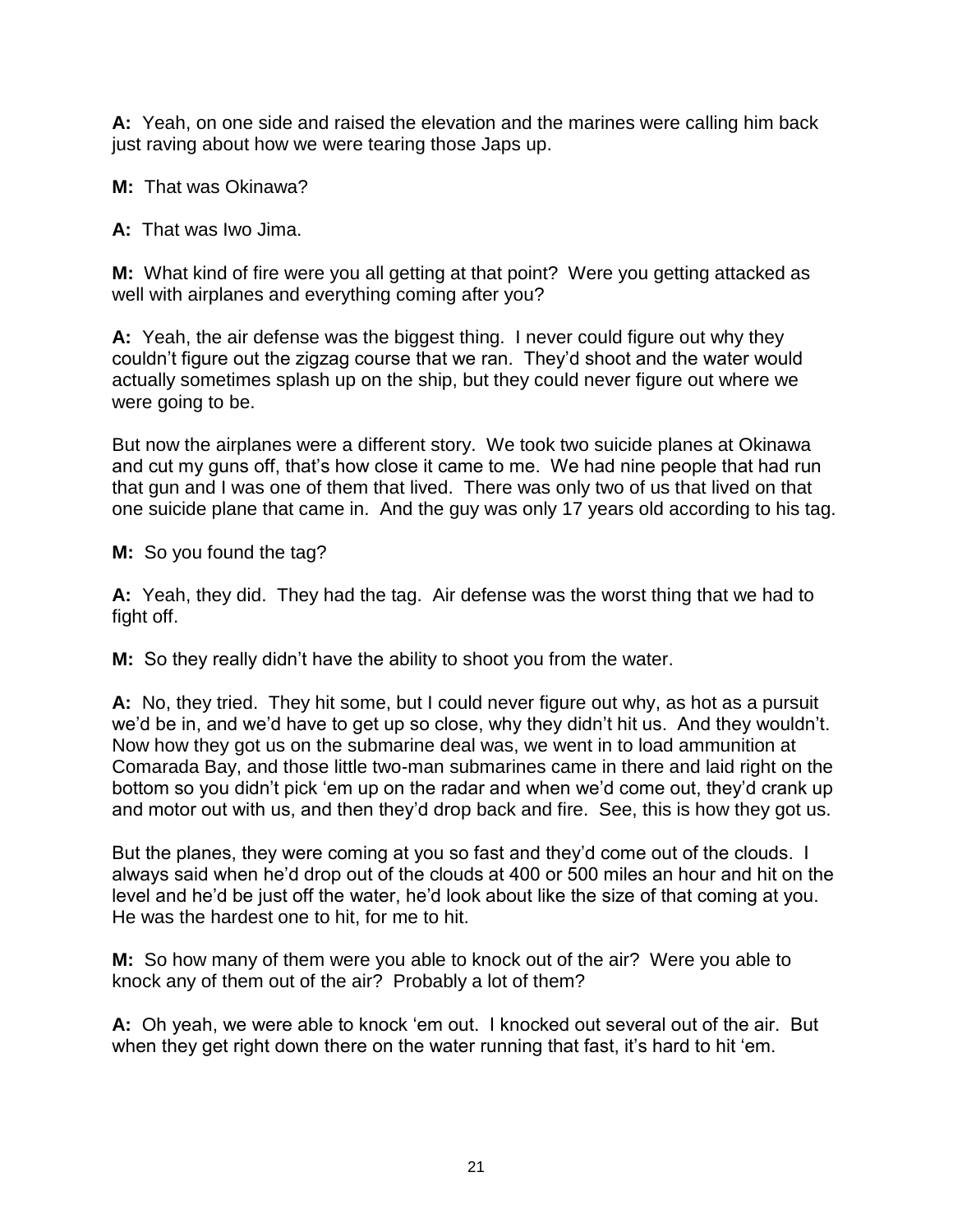**M:** This is almost a ridiculous question, but do you think your experiences in World War II probably changed your life?

**A:** Yes I would. I started to tell you, when we came in to Honolulu, they pulled us off the ship, put us over in some islands they had in those days –

**M:** This was after Iwo?

**A:** No, this was after Okinawa and the war was over.

**M:** Okay. So when the war was over. So you were in the Okinawa campaign too then?

**A:** That was 80 days, 76 in Iwo Jima, 80 days in that one. Oh yeah, we set a record there. At Iwo Jima, we set a record of firing more ammunition than any ship had ever fired. At Okinawa, 80 straight days and nights of fighting was the longest any ship had ever been. You know, we were supposed to be relieved twice. The cruiser, St. Louis, got hit and another ship, I forget which one it was, got hit before it relieved us. You have to be on the firing four hours before you can pull out. Well they got hit before so we just had to stay, so we stayed the full 80 days and nights at Okinawa.

But anyway, when the war was over and we headed back, they stopped us at Honolulu and took us off of the ship because so many boys were cracking up. They put us on an island that wasn't populated at that time, no Hawaiians, and every other day they'd run you through this test to see whether you were getting better, and all we did was play ball and fool around out there, and then they started giving out, oh what do you call it when you pay 'em to go home and you pay 'em a dividend, what do you call that?

Anyway, they started passing that out and I told them, I said, "You let me go home. I don't want your money. I just want to go home. I'll cure myself". So she (Betty) knows, when I first came home, I'd go in the woods and stay two or three weeks by myself in Johnson Island, nobody there, just me, two horses, and three dogs, just being close to Mother Nature and that kind of a thing. That's actually how I recuperated rather than go through their treatment.

After three weeks in that recuperation camp, I just didn't think it'd do anything for me. So that's how you try to – but there again, even when we got married, which was in '49, I was supposed to have got out in '45 and they lost my papers, so it took a few weeks to get out. But anyway, after we were married, a fire whistle could go off in Dundee, and that's where we lived for the first couple of months, I'd be out in the yard, you know, just, it takes a while to get rid of all that.

- **M:** How many folks were on the ship?
- **A:** 2100.
- **M:** And it stayed about like that the whole time?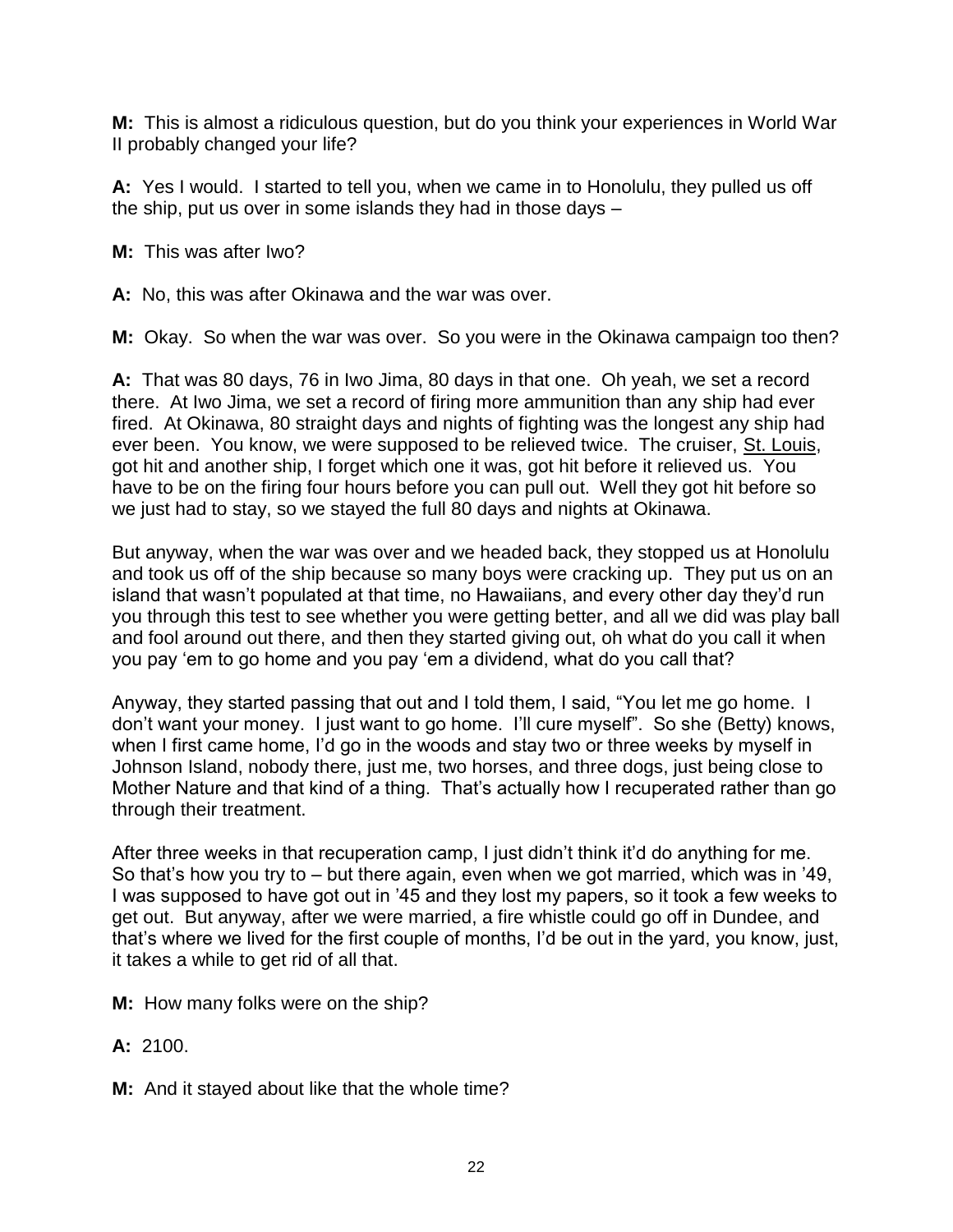**A:** That's what it started out to be. We didn't have near that when we got back to Hawaii. I think it was 1100 and something, maybe 1200 of us that were left on that ship.

**M:** Were they deaths or casualties of various kinds?

**A:** Some of them were alright. Some of them were moved to other ships to help them. We had a lot of burials at sea.

**M:** Well, you've already gone through some of the things about when you got back. The whole world had changed probably in your mind by that time. You'd only been gone about 1-1/2 years, right?

**A:** Well, see I went in in '43 and was supposed to have got out in November of '45. I got off of the ship in New York and we went in there for Navy Day. But when I got home, I didn't notice at that time a lot of difference in anything. The American people were so good to us when we got home. I used to comment on the fact, waiting for my papers they shipped me to Miami for a few weeks that I could hitchhike home faster than I could ride the Greyhound bus.

**M:** As long as you had your uniform on, yeah.

**A:** Oh yeah, they'd pick you up. It was unreal, it really was, how fast you could get home.

**M:** Was your father still alive when you got home?

**A:** He was still alive, yes. In fact, he lived quite a while. We ended up taking care of him.

**M:** Did you know Betty before you left to go in the service?

A: That first Christmas in '45 I had come home for a 30-day deal because they couldn't find my papers and I'd gone into the woods and we'd been in the woods about two weeks and then came into town to get supplies. Back in those days, you know, you'd park on the street and then get out and walk the sidewalk to get whatever supplies you wanted.

So [my brother and I] were walking down the sidewalk. They didn't have air-condition, so these stores [had their] doors open. Anyway, we were walking along the sidewalk and I looked in this dime store and its big double doors were wide open and this beautiful girl was behind the counter looking out toward, you know, and I saw this beautiful hair and you know, when you see, I grabbed my brother's arm and I said, "Whoa! I got to go back and look at this girl!" Well I did, but I didn't go on in the store. So believe it or not, a buddy of mine came in and our favorite place to meet during those days was at the drugstore in Dundee, so we met down on a Friday night and he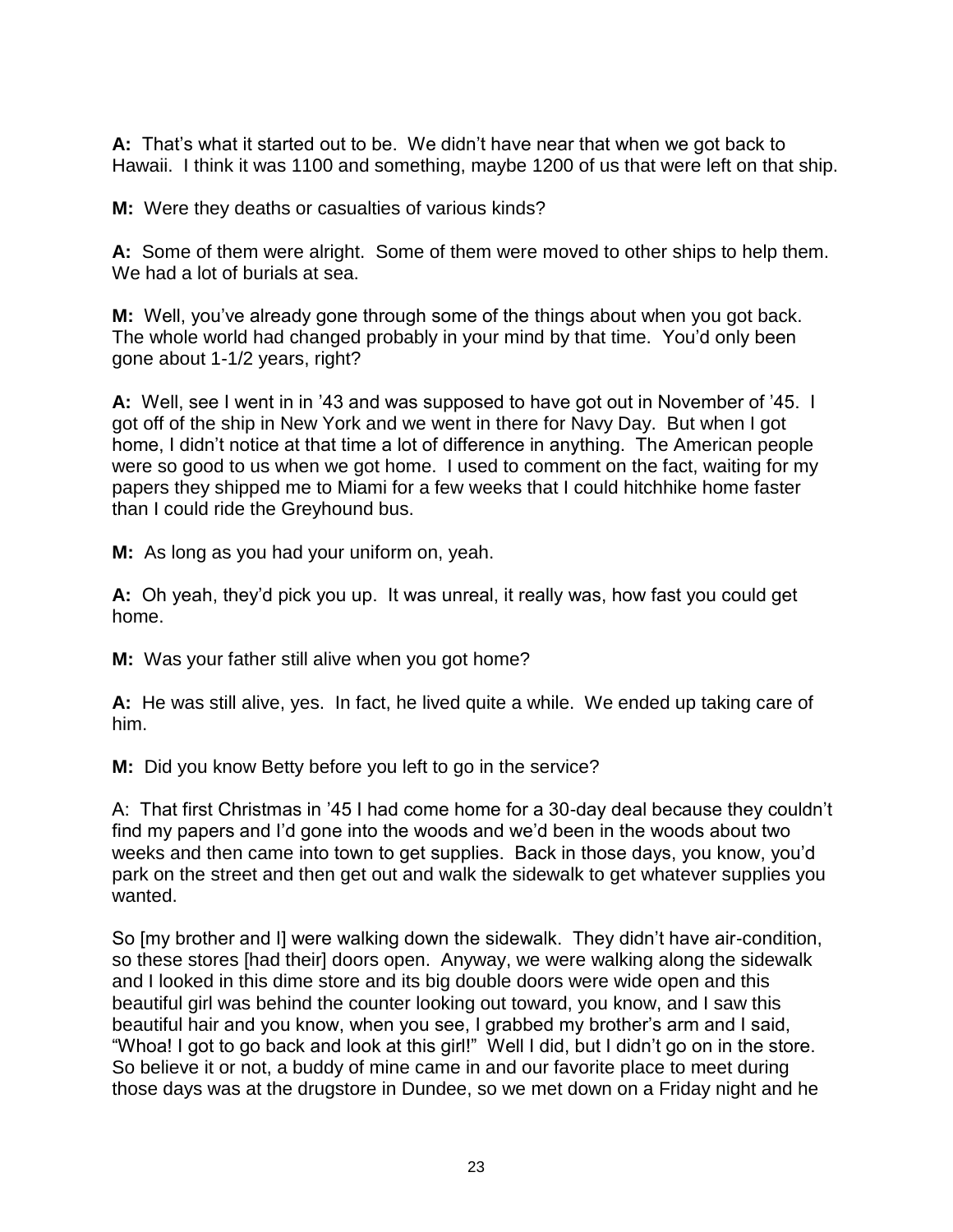had a date. He said, "Come on, go with us to the movie" or someplace and I said, "No I don't have a date". Well his girlfriend said, "Well I know somebody we'd probably get as a blind date", so she gets the phone and calls and lo and behold, it was [Betty]. But anyway, when we met, what was odd about it was the shirt I was wearing was the same material that her whole dress was. But anyway, that was how we met.

**M:** Now, your brother was in World War II also obviously.

**A:** Yeah, but he didn't go overseas.

**M:** Where did he serve?

**A:** He was in Georgia and then they sent him to California and he was just fixing to leave when the war ended in Europe, so he didn't have to go.

**M:** Okay. Did you make friends in your service in the war that you still keep in touch with at all? Or did you participate in any of those ship reunions?

**A:** I have not. In fact, we just got a letter last week. I have not gone to any of them.

**M:** So you really don't keep in contact with any of those fellows?

**A:** I have not ever. Every year I get a letter where they are moving around the country and we should have, but we haven't.

**M:** So that was 1945. I guess you kind of hit it off after that first date, I guess?

**B:** We did call one of your buddies while you were on the board –[New York]

**A:** Yeah, that's right. When I was serving on the bank board up there, I called one of them 'cause he was one of my favorite people when we were up there. We did do that.

**M:** Well, when did you decide to get married?

**A:** '49. 1949. June 3, 1949.

**M:** Did you settle right there with your family?

**A:** Yeah. My whole time that I was in the service, you might say I was in the Pacific and couldn't spend money so every two weeks, I'd draw \$3.00. The rest of it I left on the books and then I'd send it home. So I saved quite a bit of money while I was in the service and we remodeled the old house that we had there and about the time we got finished remodeling it, of course I was looking for a bigger piece of land.

I had already been looking at this place over here in Lakeland and I had been looking at a place in St. Cloud on Alligator Lake. I could have got four times the amount of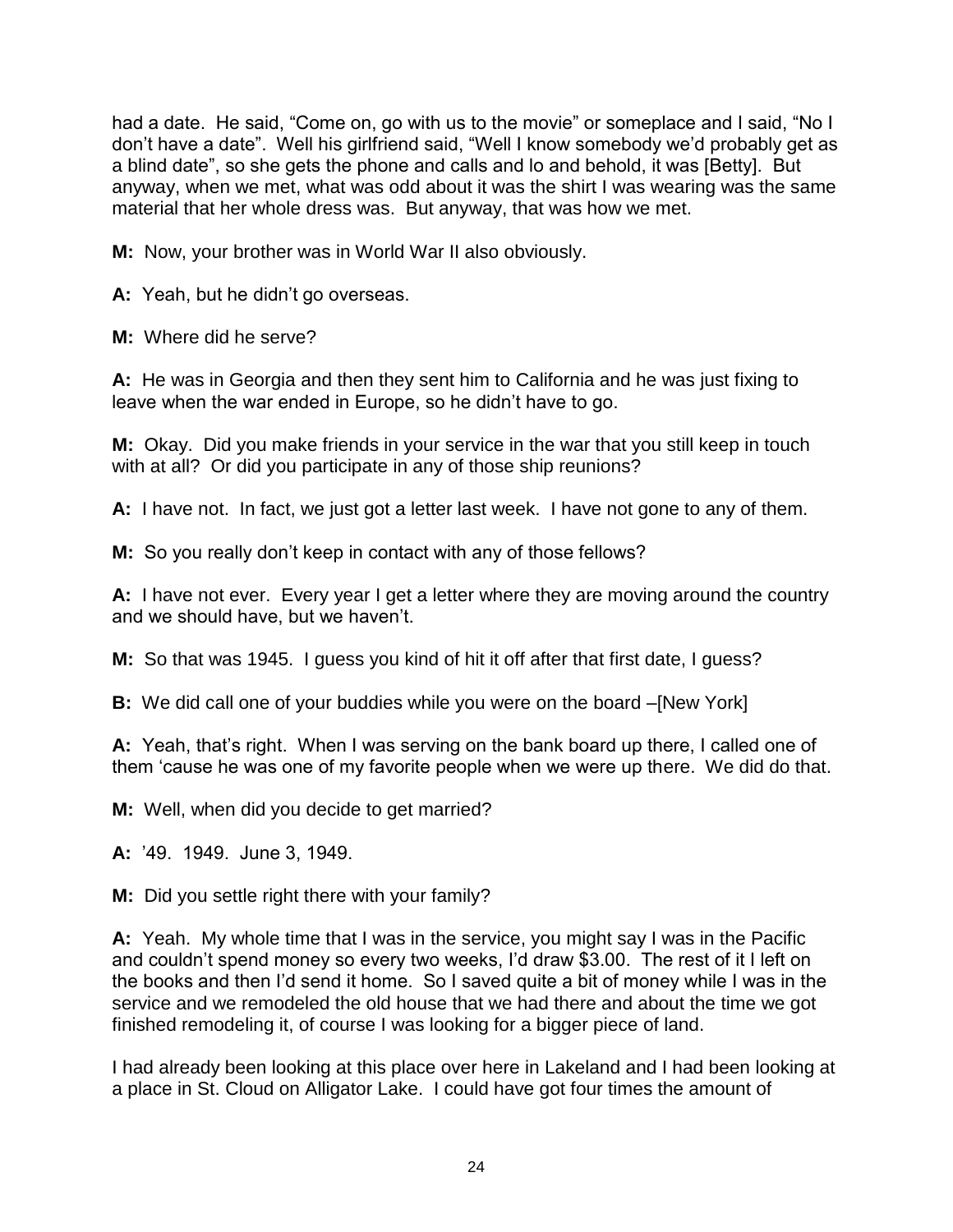property on Alligator Lake than I got over here for the same money that I had for a down payment, but we made a decision. It was made on the fact that we knew we'd probably create a family and we felt that the school system in Polk County was much better than it was over there. The second thing was Watson Clinic was the biggest and one of the finest clinics in the South for care. And the third thing was the livestock market was just being built, they hadn't even finished it, in Lakeland, and it was only four miles from where this property was. So that's why we settled in Lakeland instead of going to Alligator Lake in Osceola County and buying that property.

**M:** So you built your house there? Or did you stay in Dundee?

**A:** We stayed in Dundee to start with and there was a little 2-room log house on this property. We actually came to look at a piece of property that was on the lake and this man had owned all of this property –

## **M:** On Lake Hancock?

**A:** He'd owned all the property but he had sold a piece on the lower end because it was lower and he kept the higher part. So when we went to look at that property, and we went to look at it several times, one of the times we were looking at it, when we came out, and there was no road out there, we saw this old man up there around the barn so I told her, I said, "We'll pull in here and let's ask him about this property". Well, when we got there and started talking to him and were asking about the property he said to me, "Are you interested in buying that property?" and I said, "Very much". He said, "Well I'll sell you this if you're interested". So we got to looking at that part of it, it was the higher end and the better piece of property to get into, so we ended up making a deal with him to buy him completely out.

Well, in that deal was the cows. It took us a long time to get it closed because back then you bought cows by the head not by the pound mostly. So we were trying to count the cows and we kept trying to count them and we never could count as many as he said he had. Well what the deal was, during World War II, and I found this all over, they didn't have the help in those days because there was no help around. Everybody was gone fighting the war. He didn't have the cows he thought he had so finally one day he said, "While I'll just take your count". Well I knew right then he couldn't pen 'em. He was trapping what he could get trapped.

But anyway, we bought the west side of the property, the piece right down on the lake. While we were signing the papers, the day we closed our deal, another man came in and signed a paper to buy the piece down on the lake. So he operated for a few years and then gave his cattle operation to his son because he was having trouble controlling it. It was thick down there then and they were having trouble trying to control those cattle.

**M:** No fences?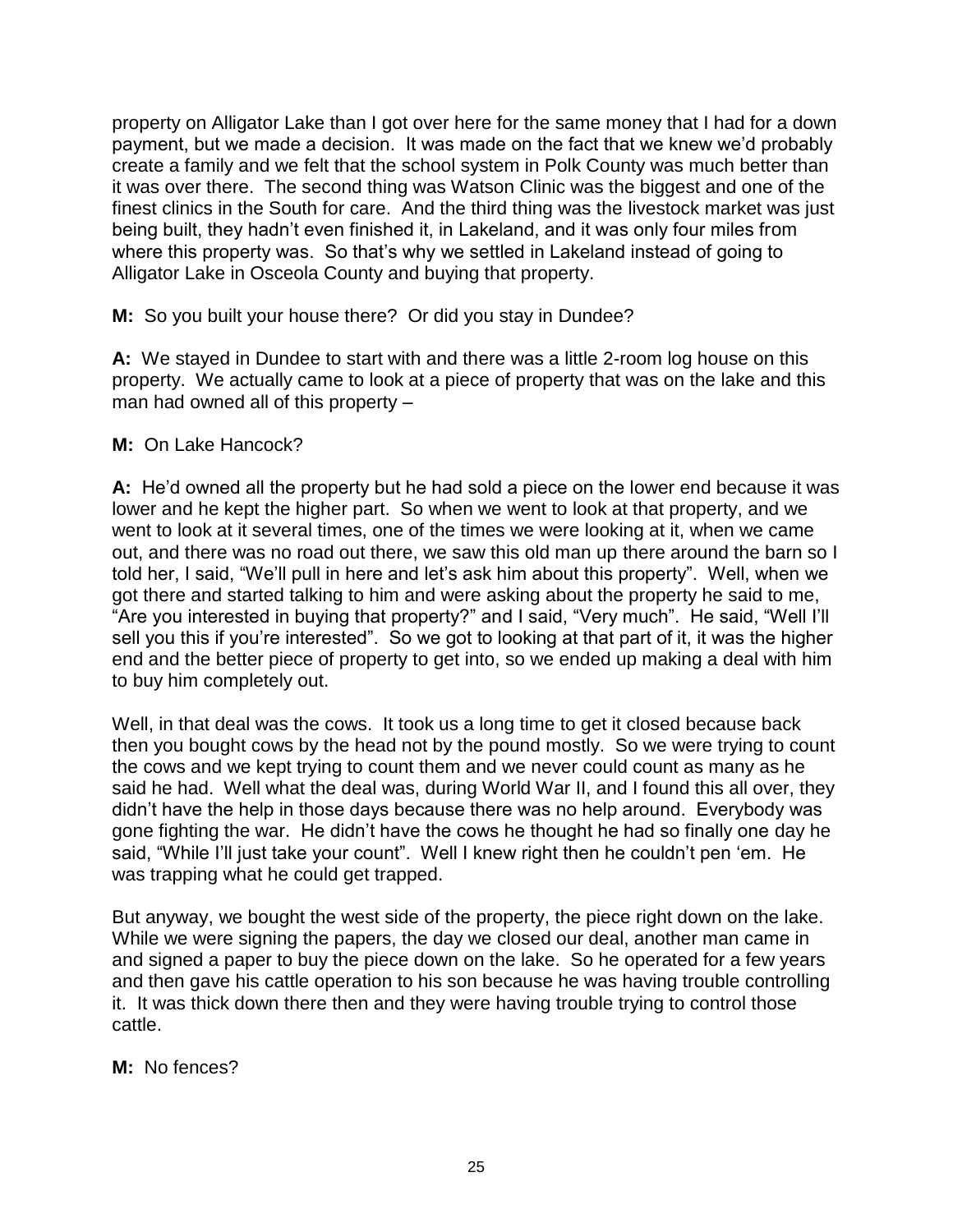**A:** Well, we had fences but penning them and handling them, and they were registered brown cattle. He ended up giving it to his son and giving the property to his four kids and one of the sons operated it for just a few years, three or four years, and then he came to me one day and said, "Would you want to buy me out and lease the property?" and I said, "Yeah". So we did. And then we leased the property for a while then they turned around and sold the property to a developer. And the developer, it was not only him but there were three or four more involved, but the guy with the most money was out of Orlando.

They had all the streets drawn out, got all ready to start auctioning off and the guy dropped over with a heart attack. Well, those people that were left in it came to me to see if I would pick up where he was and go on with the developing. But what they didn't know, I was interested in the property but I didn't want it to be developed, but I did meet with them several times and never told them. Finally I said, "What would it take to buy you all out?" We had to pay about four or five times as much money. Property at that time, all ranch land property, was selling for \$350 to \$400 an acre. I ended up paying them another \$2200 an acre, which was just completely out of sync with what was going on. But that's what we did to keep it from being developed.

**M:** What year was that, roughly?

**A:** That was in the '70's.

**M:** Yeah, we may be getting way too far ahead. We'll want to pick up on that a lot later. We're back to that log house, really. What ever became of that log house? You all never lived there did you?

**B:** Oh yes.

**M:** Oh you did? Okay. Well let's go back there. That was your early marriage years?

**A:** Yeah.

**B:** Yeah. We had our first three daughters there. Of course they were born in a hospital but we didn't build the house on the hill until Al, Jr., was born, right?

**A:** No Al, Jr., was born while we were still down there.

**B:** Then right after that maybe.

**A:** Yeah. What we actually did, Mike, was we had army cots that we slept on. We lived in Dundee for just a short time, just like months, three months or something.

**M:** At your parents?

**A:** No at the house we were remodeling after the –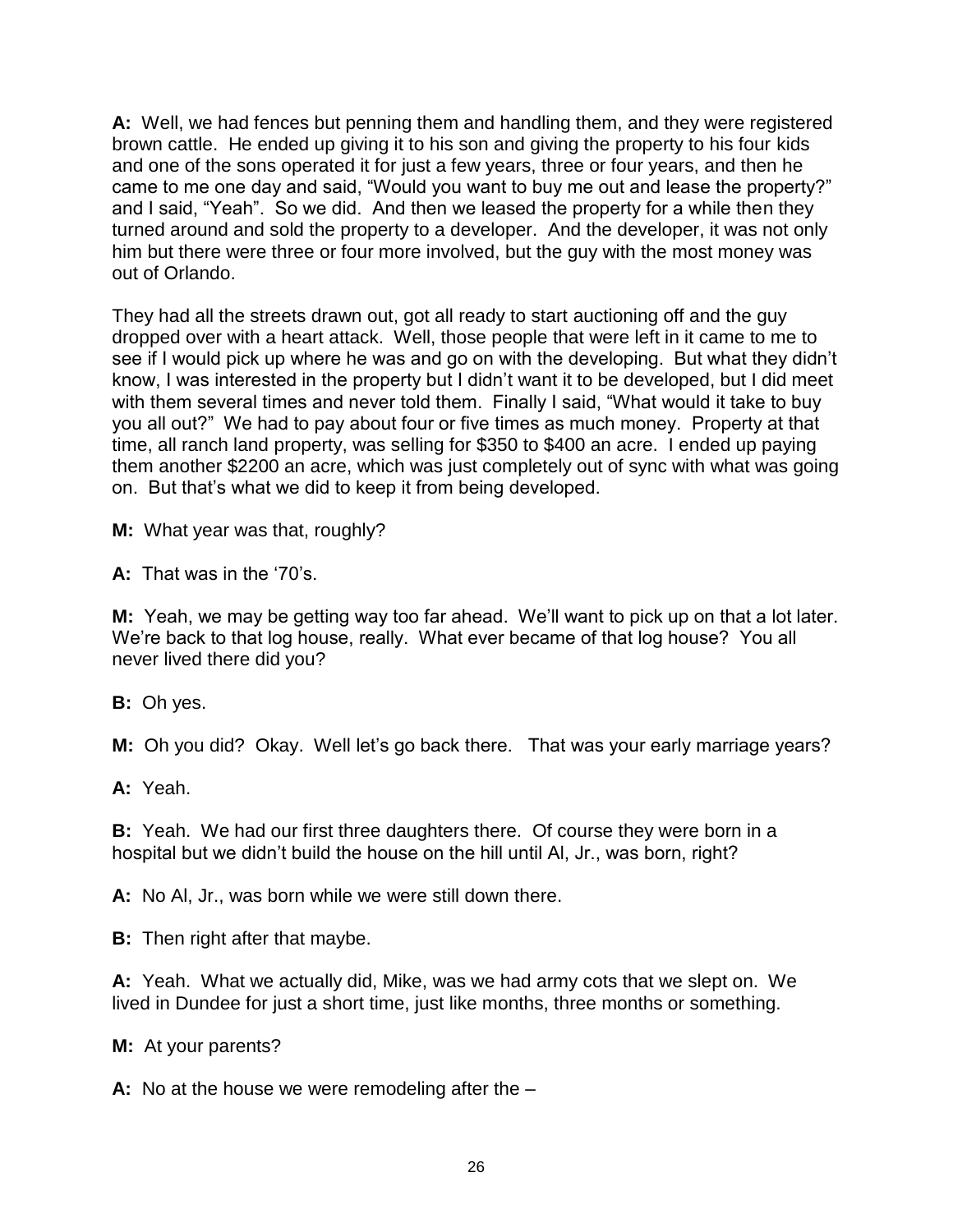**B:** It belonged to his parents.

**A:** Yeah, it belonged to my parents. Of course I had bought it from my Daddy, and we had done all the floors, you know that wooden floors, we'd gone and buffed them and waxed them, varnished them, whatever you call it.

**M:** That was kind of your project after you got out of the service?

**A:** Yeah. And we painted all the inside of the house. We did it ourselves.

**M:** Now, Betty, I don't want to interrupt here, but are you from Dundee or Davenport?

**B:** Davenport. Elementary and then I have an aunt in Haines City, my mother's sister -

**M:** You grew up there all your life then?

**B:** Didn't have children, so I went every weekend down there because I had my own bedroom and lake in the back to swim in. So I spent most of my time with her. And then when I went to high school, I lived there.

**M:** In Davenport?

- **B:** In Haines City. Only in my early years was I in Davenport.
- **M:** And you went to Haines City High School?

**B:** Mmhmm.

- **M:** And you met, one more time, in what town was that?
- **A:** Haines City. Yeah, we met in Haines City.

**M:** Now what did your parents think about this guy that was trying to get you married?

**B:** My aunt was very opposed, and I don't understand why because her husband was Swedish. But I guess because –

**M:** Do you think it was an Italian, that kind of thing?

- **B:** She was very opposed to it. And I told him –
- **M:** Your aunt?
- **B:** My aunt.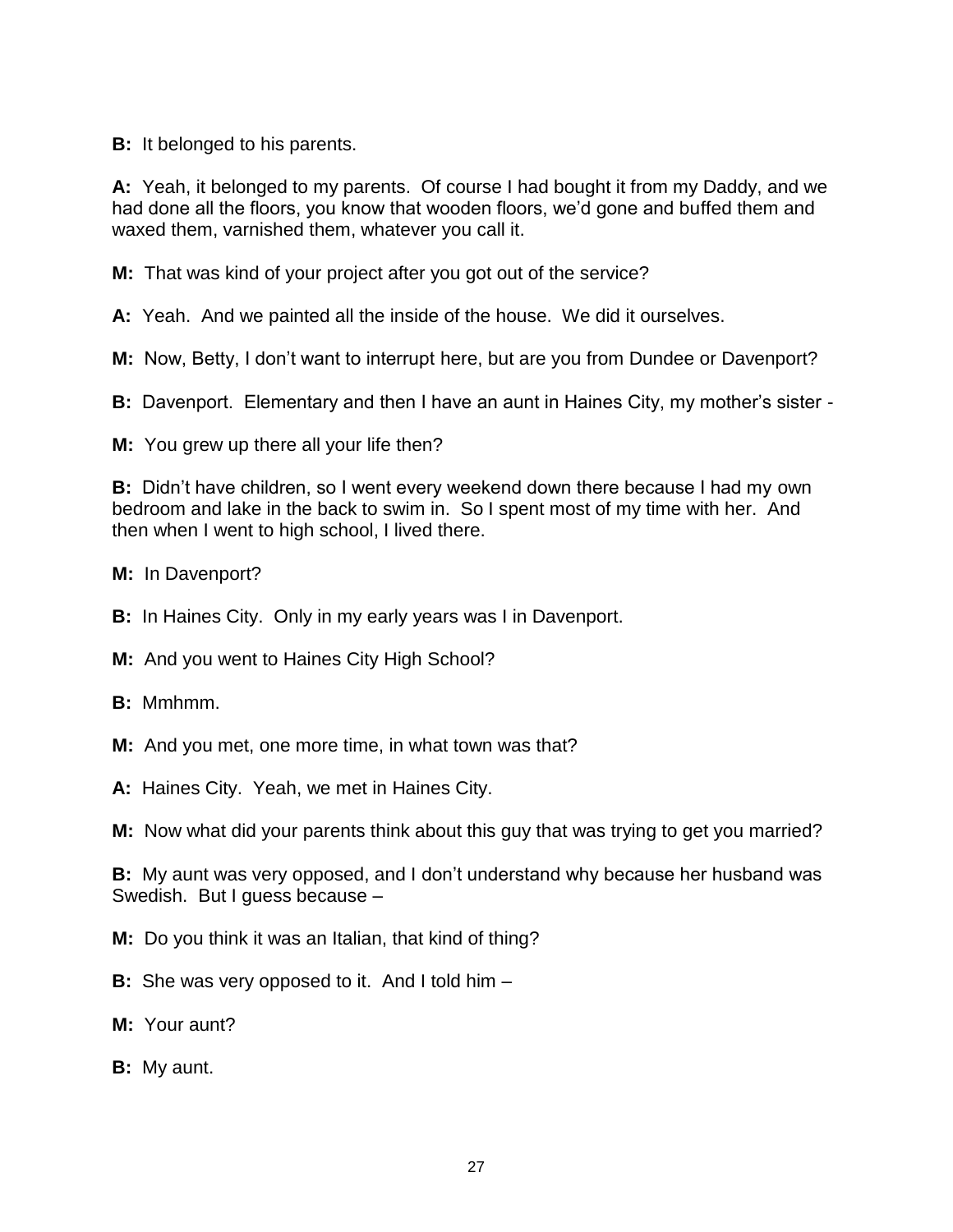**M:** Not your parents?

**B:** No, my aunt. My dad had died when I was in school at Tallahassee.

**M:** So you went to FSCW?

**B:** Yes, but I never got to know my dad. I was born in Fort Myers and then we moved in my early years to my mother's parents in Davenport. But, I guess that's why I loved him, he was my father, my brother, my friend. We had a great marriage, very great. And I -

**M:** What was your maiden name?

**B:** Johnson. And when I spelled B, as in Boy, E-L-L-O-T-T-O, I'd tell them I gave up Johnson for that. I only have one sister and when I told her who I was dating, she said, "No!"

**M:** She knew him?

**B:** Yeah, she knew him. They were in the same grade together. She said, "No! He's mean!" He's mean. And he had that reputation because he was rough and rugged and played football and you know worked cows and all this kind of stuff. But a sweet nature underneath.

I can remember sitting on the cow pens about three weeks after we were married watching him throw down cows and then over, you know catch the calves – Then so they had to throw 'em down every time and I can remember him doing that and thinking, "How can he be so rough and then be so gentle with me?" But he could.

**M:** Now when you got back from service, you were a great football player in high school, did you get any offers to go up to UF and play football and maybe a scholarship? Did you consider maybe going to college when you got back, like a lot of other folks did, GI Bill and all that?

**A:** I can tell you an unusual situation. When we were there in Norfolk, Virginia, just above that in training there was a football team created by the Navy. We had a boy named Bulldog Turner they called him out of Alabama, made All-American. We had a boy by the name of Poppler made All-American. We had a great team. In fact, we only played eight ballgames but we won 'em all. I played on that team.

**M:** Is this after your service or before?

**A:** This was right before, while I'm there in that demolition training, we played. We beat the University of Richmond. We beat Maryland. We beat the Second Air Force. We beat all of 'em. We had it going. So anyway, like I scored three touchdowns against the University of Richmond on a Sunday afternoon. So what I was going to say to you, the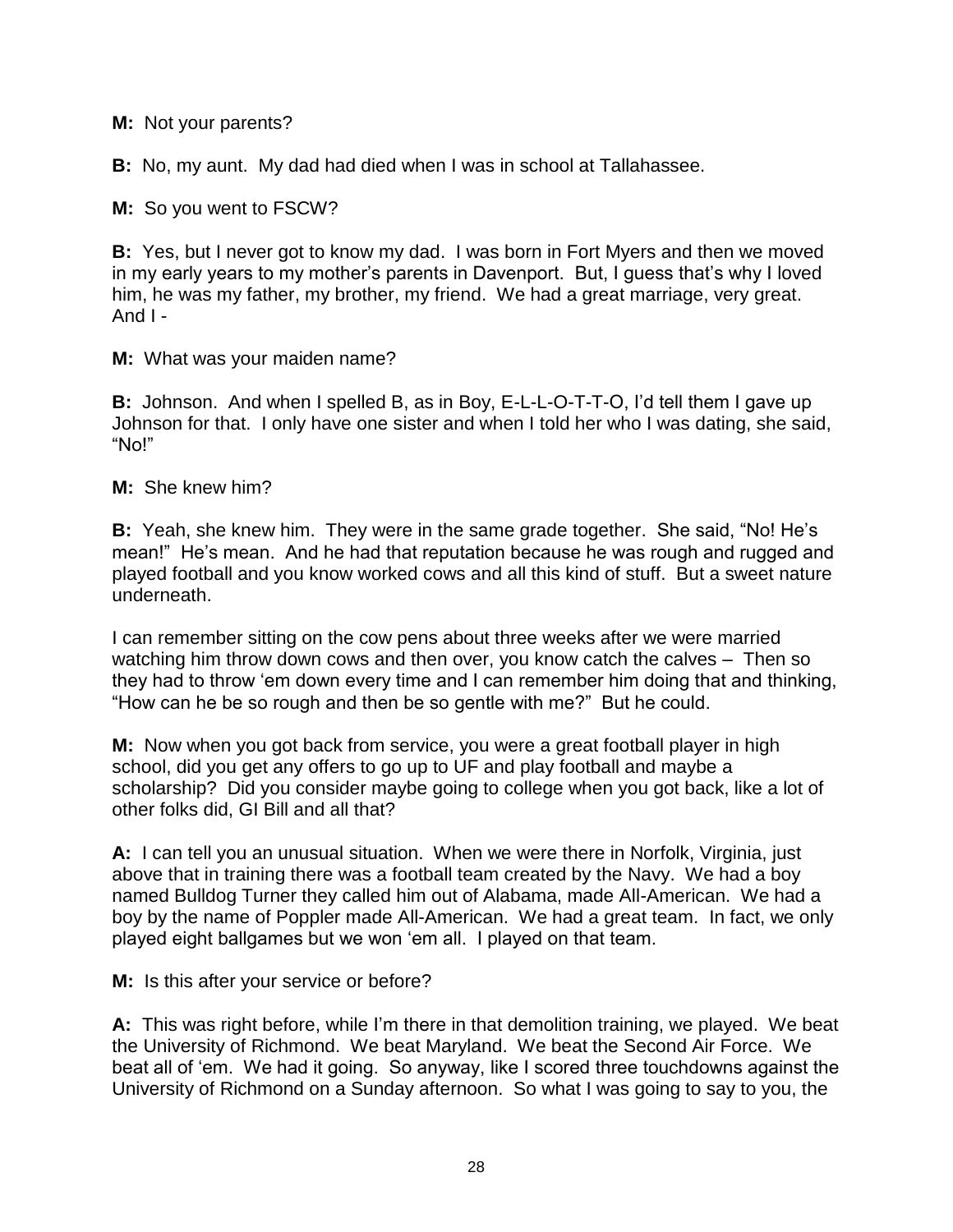Navy came after me and Poppler, that boy I told you about out of Ohio, to go to the Naval Academy. I had 24 hours. We were at Iwo Jima. I had 24 hours to decide. Well most boys would've said, "Let's get out of here" and go, but I didn't. He did and I didn't.

**M:** You mean to tell me in the middle of the battle –

**A:** In the middle of the battle, to pull me –

**M:** You had such notoriety at Norfolk as a football player and they'd seen you, in the middle of the battle, they come up to you and said, "Okay, boy you want to be in the Naval Academy because we want you to play football"?

**A:** Yeah. I could go to the Naval Academy.

**M:** That's unbelievable!

**A:** Yeah. The other kid did. He went home. But I stayed.

**M:** Well, but what's even more unbelievable is why you didn't do it! Why didn't you do it?

**B:** Cows.

**A:** Well you had to sign up for six years, and I wanted to go back to my cows.

**M:** So you knew that right when you went into the Navy, and none of that changed your mind.

**A:** None of that changed my mind. So when you asked me when I got home, no I was not interested –

**M:** You could've been like Jimmy Carter, you could've gone in the Naval Academy and then gone back after your time and go back to the cows, but things would've been a little different maybe.

**B:** You did have offers from Miami to play.

**A:** Yeah, when I got home, yeah. In fact, the coach came up to see me at Dundee to go to Miami, University of Miami, but I just didn't want to go. But I could've gone if I'd have wanted to go.

**M:** That's interesting.

**A:** And I had a good time playing up there. We did well, you know, it was a fun time.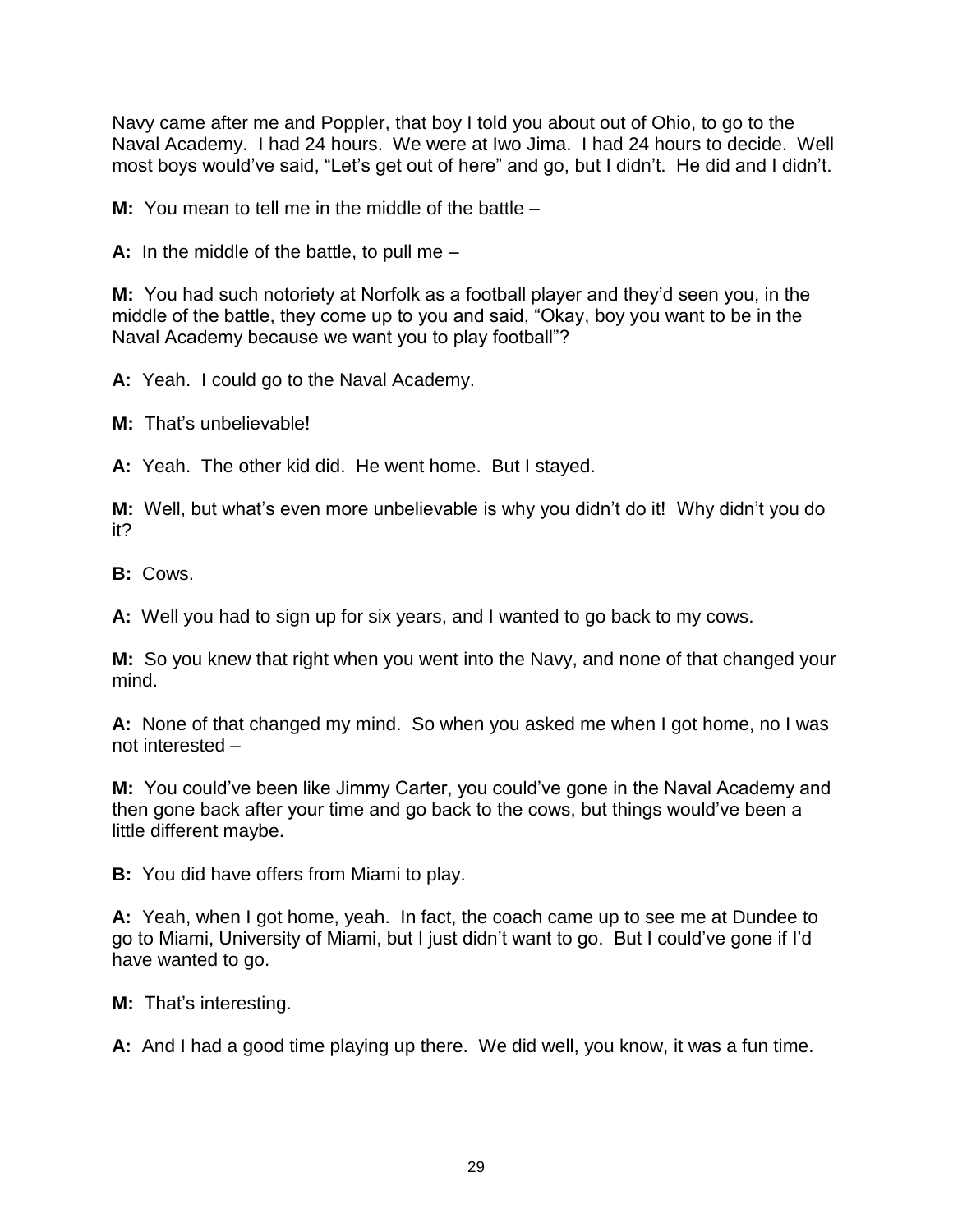**M:** Okay, well let's go back to that log house then. You just lived there I guess right after you were married and then you just started working the cows, is that correct?

**A:** Yeah, but our philosophy, Mike, was always that we always tried to make enough money working for somebody else in whatever we had to do rather than when we sold a cow to have to live off of the cow income so we could put that back into the cows.

**M:** Oh, I see.

**A:** And that's how we grew. For instance, when we first got there, we had two army cots and we would come over here and see about the cows, but we'd do it when they had sale days. We'd go up and work for the livestock market on sale days. She'd work in the office and I'd work scales. And we would work during that time and then from there, I also had a truck and I started contracted hauling. And then, before I knew it, I was buying cows for Armor & Company out of Tifton, Georgia, and then got their contract to move all the cattle to Tifton.

What I'm relating to is we always tried to make money from some other source and keep putting it back into the cows. That's how we grew. That's how we spread in those days.

**M:** So you did that. You started out with how many cows?

**A:** I had 75 head when I got home. I had started off, bought my first cow at 11 years old. I paid \$20 for that cow. I was making 50 cents a day and had to work 40 days on my hands and knees unwrapping buds at the Glen St. Mary's Nursery on Saturdays to pay for that cow. That's how I started out. But by the time I left to go into war, I had a sizeable herd. I don't remember, like 45 or 50 cows, but when I came home, my daddy had kept them and took care of them, and I had 75 head. So that's what I started out with when I first came home.

I went to State Bank in Haines City. The banker's name, we called him Jay Poppa Smith and, believe it or not, this was big money back in those days, but I had my plan, I'd worked on my plans for months before I got out of the service, and I went to him and borrowed \$35,000 on those cows. And they didn't loan money on cows back in those days. He let me have it on my football reputation --

**M:** Now what year was that?

**A:** That was in '49.

**M:** Well, World War II also had something to do with it I bet.

**A:** Not in '49. In '46.

**M:** Yeah, World War II had something to do with that I think.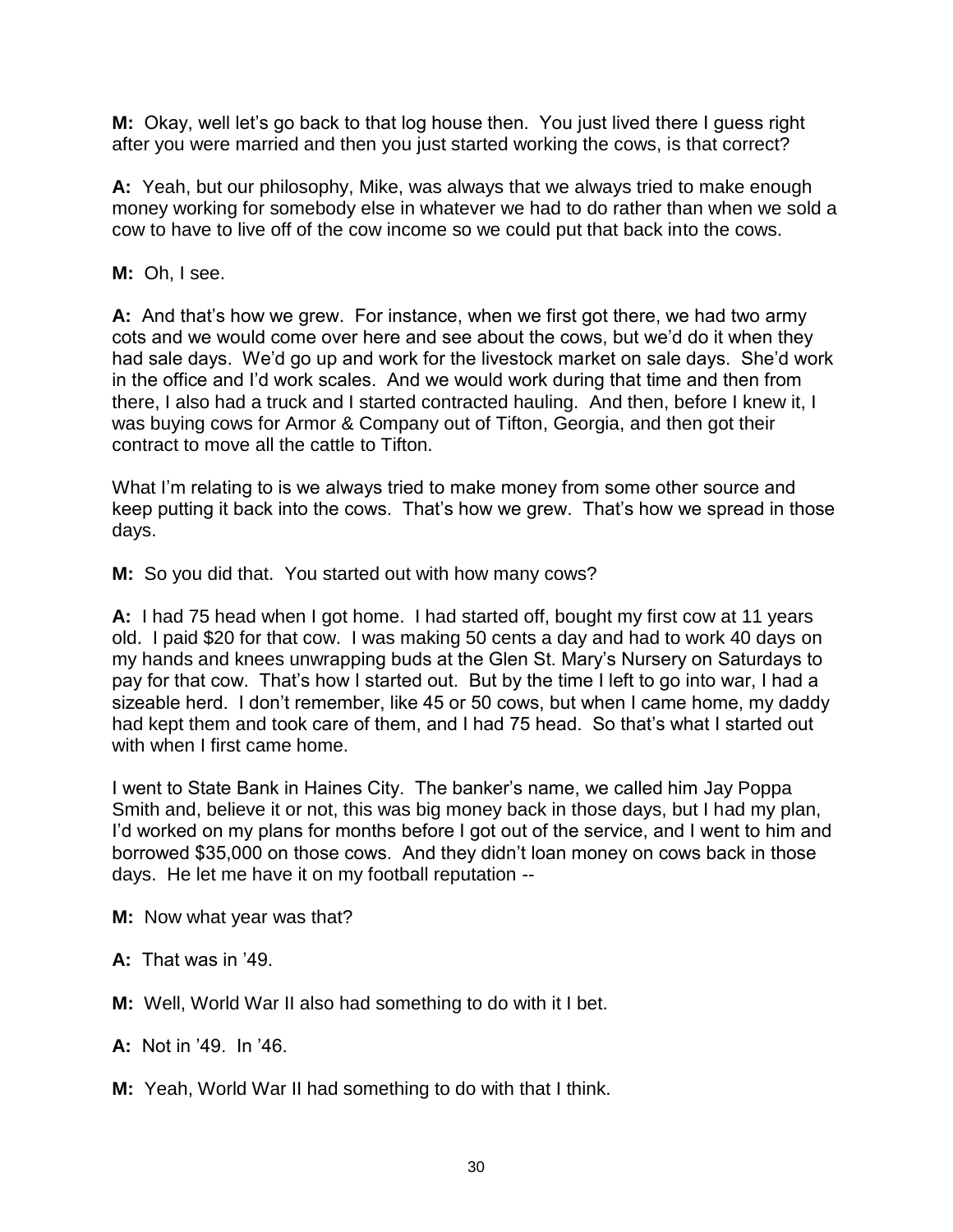**A:** Yeah, it could be. Yes, I imagine. But anyway, that's how I got started.

**M:** How did the children begin to come in? When was your first child born?

**A:** Well we planned that too. Believe it or not, before we were married, we says #1 we wasn't going to have or try not to have any children before three years to be sure we had a solid marriage. And we planned and she wanted to have 'em kinda together, so we planned and we had one every two years, three girls in a row, and then the third girl, when she was born, she tried to do too much. That's one thing she didn't let happen, although we lived in the country and you know we were isolated.

Mike, it's hard for people to realize, there was no road out there. Let me tell you how isolated we were, when we first went there, and we didn't know it for awhile, but our big thing then was we'd come to town once a week………One Saturday night we were goin' back and we'd made a little dirt road down to this log house and I saw tracks in the road where somebody had walked. Well, they was only goin' one way and that was toward us. About halfway down to the house the tracks left the road. So I told her, I said, "Somebody's walked down here." But anyway we didn't think a whole lot about it and then about three weeks later, we saw 'em again. Each time there was no return. Well, that got my concern. Come to find out on our property, right in front of where the ranch house is now was a little spring and this man had a nine barrel moonshine still.

**B:** But he had 11 kids.

**A:** He had 11 kids. Well, when I caught him, you know, he said, "You gonna turn me in?" and of course, I talked to him a little bit and found out he had 11 kids and found out that what he was doin' was just a side income. I said, "No, I'll give you two months to get it out. I don't want you to get caught, but get it out." And so that's what he did.

**M:** So you were living right on the property at that time. So that was pretty amazing that he was doing that at the same—

**A:** Well, that's how thick and isolated it was.

**M**: Would it have been as much as a mile from where you lived?

**A:** Half a mile. But he was slippin' in there, see, at night and he had had the still in there and evidently Mr. Rhodes, the man we bought the property from, his home was in Auburndale so he really didn't know what was going on on his property.

**M:** So how long do you think he'd been doing that?

**A:** Quite a while.